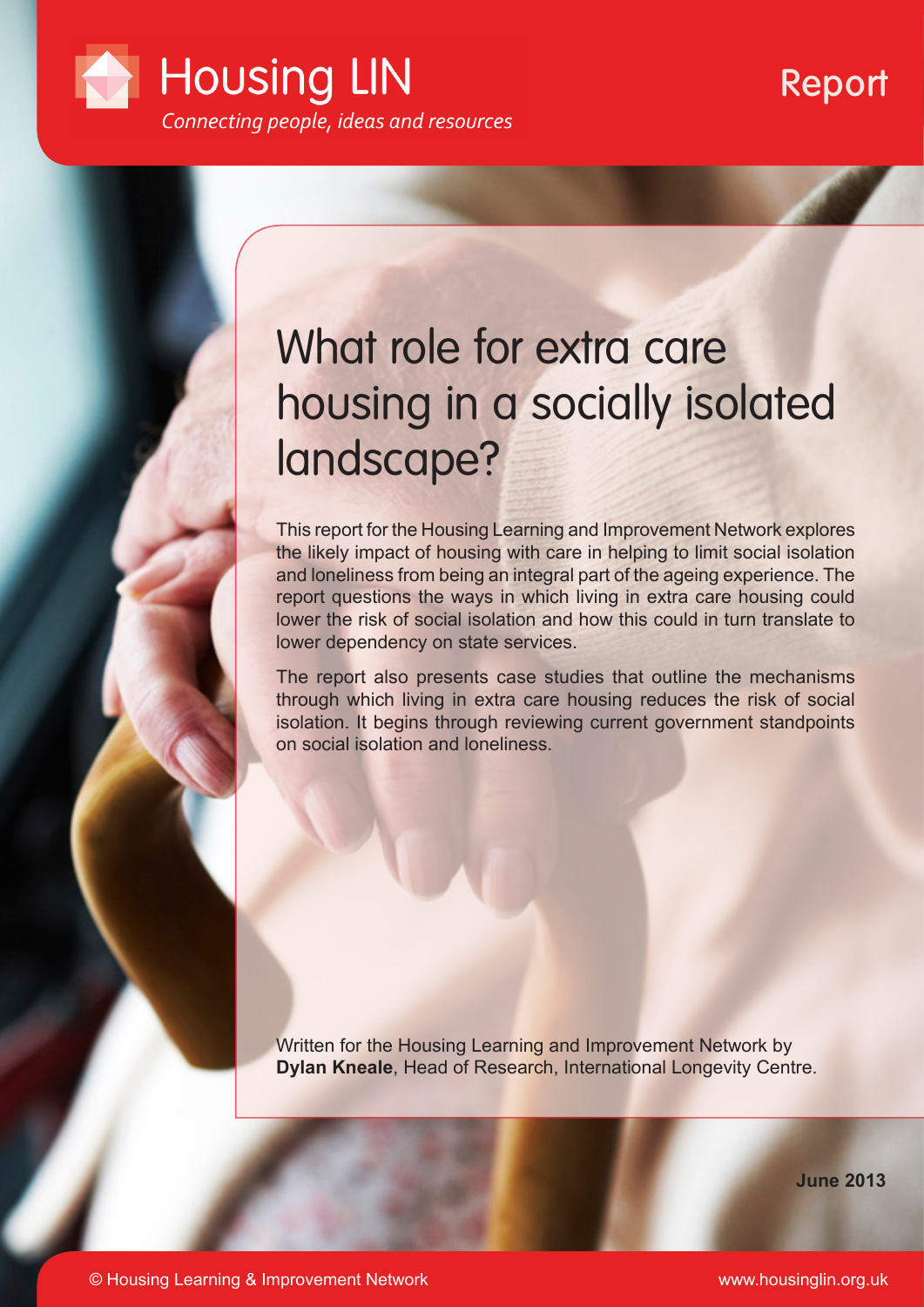# **Contents**

| Loneliness as a public health issue and extra care housing as a public health intervention 3 |
|----------------------------------------------------------------------------------------------|
|                                                                                              |
|                                                                                              |
|                                                                                              |
|                                                                                              |
|                                                                                              |
|                                                                                              |
|                                                                                              |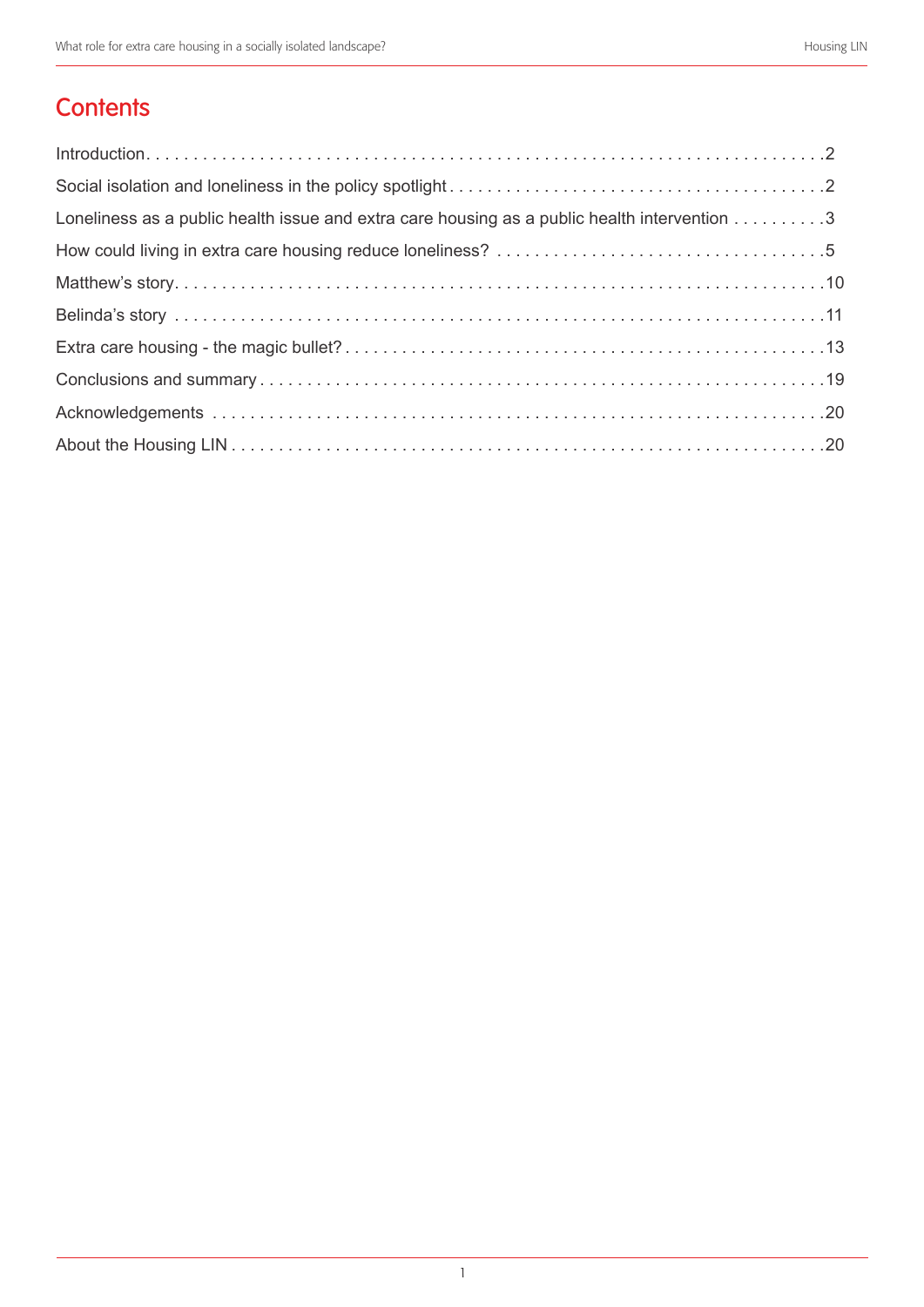# **Introduction**

Social isolation is an indicator of having poor quality or low density social networks – a form of social maladjustment that may stem from the exclusionary practices of others, but less commonly may reflect a personal desire for limited social contact. Loneliness is the subjective response to one's quality and/or density of social networks; being socially isolated is a direct risk factor for loneliness although not everyone who is socially isolated is lonely and vice versa. In addition, although most people will have experienced feelings of loneliness at some point in their lives, the type or degree of loneliness that has become a public health concern in recent times is associated with long-standing destructive and damaging patterns of behaviour, lower levels of societal participation, and poorer health outcomes.

There are several reasons to suspect why older people are at increased risk of social isolation and loneliness, and several mechanisms through which good quality housing with care could reduce levels of both. Furthermore, reducing levels of social isolation and loneliness by way of living in extra care housing could indirectly lower levels of dependence on state funded services. However, extra care housing, as with virtually all specialist models of housing for older people, may also introduce new forms of social isolation into the lives of residents not experienced by older people in general purpose housing. This is an issue explored further below.

# Social isolation and loneliness in the policy spotlight

Social isolation and loneliness are emergent policy foci for the current government which views both as public health issues among older people. In January of this year, the new Care Services minister Norman Lamb announced a new duty on Local Authorities to measure loneliness and isolation:

*"For the first time we will be aiming to define the extent of the problem by introducing a national measure for loneliness. We will be encouraging local authorities, NHS organisations and others to get better at measuring the condition in their communities. Once they have this information, they can come up with the right solutions to address loneliness and isolation.*"<sup>1</sup>

The announcement has been widely welcomed by many experts in the sector including the Campaign to End Loneliness, the Association of Directors of Adult Social Services and SilverLine.<sup>2</sup> As stated by Laura Ferguson, Director of the Campaign to End Loneliness, measurement is the first step in tackling the root causes of loneliness and social isolation:

*"Loneliness is a major health issue. An effective measure of isolation and loneliness is an important step to improving the lives of the hundreds of thousands of older people who are chronically lonely. This national measure can only help those making local health and care decisions to prioritise loneliness as a health issue, and one that they will tackle.*"<sup>3</sup>

While the government focus on loneliness and social isolation is undoubtedly welcome, some of the details that will take the announcement from beyond good intentions to making a substantial impact on older people's lives are yet to be released. For example, it is unclear how enforceable 'the duty to measure social isolation and loneliness' will be on Local Authorities, and in turn to what extent authorities will be expected to act upon this measurement. The announcement also only referred to English Local Authorities - the position in the other constituent countries on measuring loneliness is less clear, although other constituent countries may have initiatives in place aimed at reducing social isolation and loneliness. Scotland, for example, does provide some assistance to those feeling lonely through the government funded 'Breathing Space' helpline. 4 In addition, further detail on the distinction between 'social isolation' and 'loneliness' would be welcome, from both the perspective of measurement and

<sup>1</sup> www.dailymail.co.uk/news/article-2261935/Loneliness-map-help-isolated-elderly-amid-concerns-effects-nations-health.html#ixzz2KWZbIijV

<sup>2</sup> www.thesilverline.org.uk/about-the-silver-line

<sup>3</sup> http://mediacentre.dh.gov.uk/2012/11/22/loneliness-measure-to-boost-care-for-older-people

www.nhsinform.co.uk/MentalHealth/Wellbeing/Feeling-Isolated-or-Lonely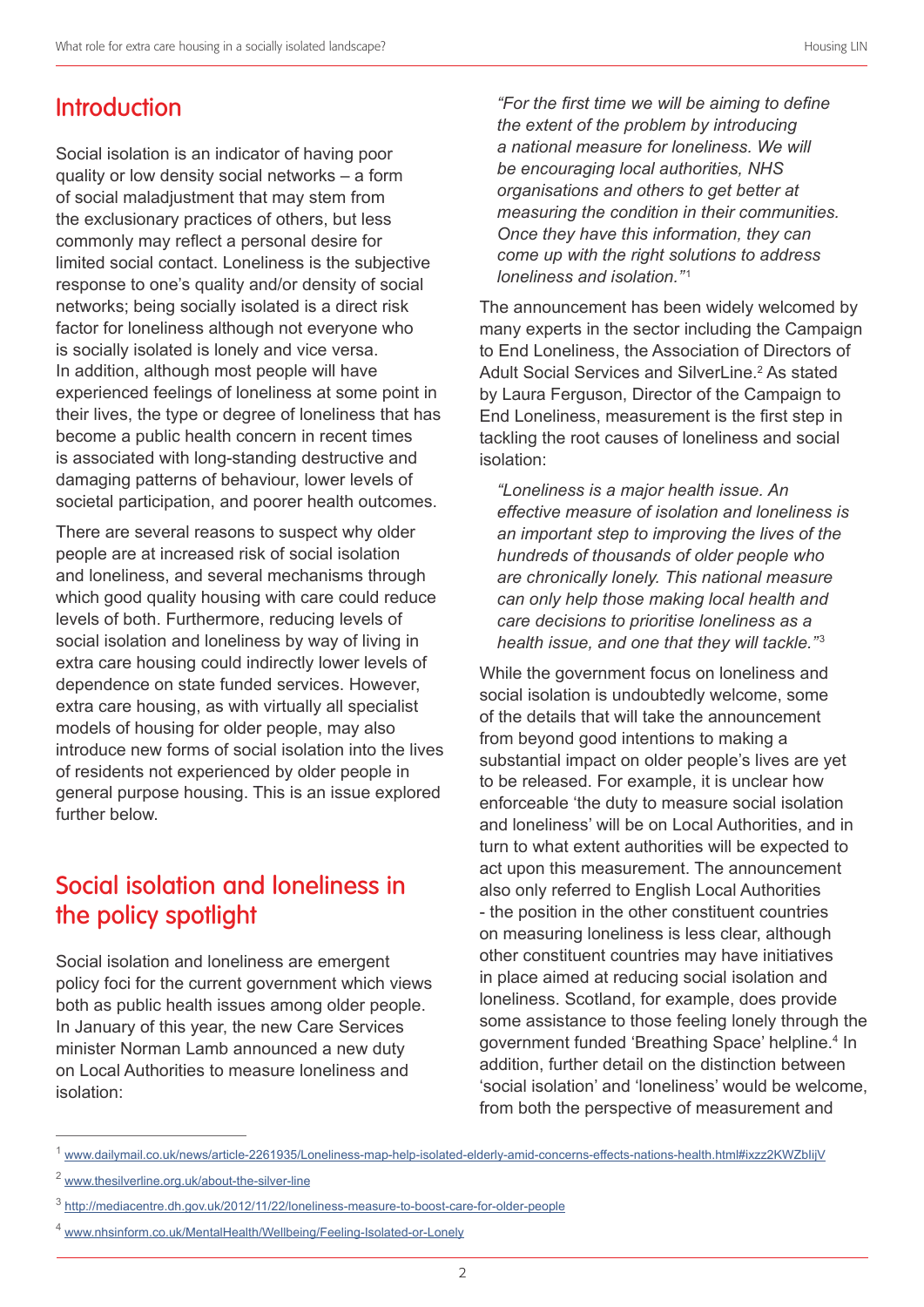intervention, given that these terms are used interchangeably in current Department of Health material on the issue.

While it may, perhaps, appear overtly sceptical to probe the announcement critically, the absence of accompanying detail means that we are yet to discover the full role and expectations of allied services in helping to reduce social isolation and loneliness, housing being one of these services. However, here we aim to view the absence of detail as an opportunity to shape the direction of policy, and make a case specifically for extra care housing as a type of 'intervention' that could help lower levels of social isolation and loneliness.

# Loneliness as a public health issue and extra care housing as a public health intervention?

#### The epidemiology and aetiology of social isolation and loneliness

Social isolation has been found to be associated with poor quality of life and greater financial insecurity. 5 Isolation is also associated with leading a less healthy lifestyle (including physical inactivity and smoking), and has been found to exert a biological impact through increased blood pressure and increased levels of inflammatory markers, the latter indicating the presence of underlying health conditions. 6

Loneliness, the subjective response to the quality or density of social networks, is increasingly being viewed as a public health issue. In one US study, lonely older people were more likely to experience a decline in their abilities to carry out the activities of daily living (ADLs), to experience a decline in

mobility, and loneliness was also associated with a 45% increase in the hazard of death over a six year period between 2002 and 2008. 7 Another study suggested that loneliness was both caused by, and a cause of, depression and functional limitations.<sup>8</sup> UK studies also suggest that loneliness has a negative health impact through increasing the likelihood of adopting negative health behaviours and increasing the risk of damaging physiological changes occurring, including raised blood pressure<sup>9</sup>, as well as more generally reducing quality of life.<sup>10</sup>

If loneliness impacts physical health, and vice versa, then at its most basic level extra care housing could help to alleviate loneliness through its impact in decelerating the diminution of physical health usually associated with the ageing process<sup>11</sup>; however, as we outline below, there is also a growing body of evidence that extra care housing also impacts in other ways to reduce the risk of social isolation and loneliness.

#### Extra care housing and its defining principles

Extra care housing can be summarised as ergonomically designed independent housing units that usually feature common spaces, facilities and care services. Defining extra care housing according to its constituent features is something of an inexact science, and the model is perhaps best summarised through three key tenets defined by some as: (i) flexible care, (ii) self-contained dwellings and (iii) homeliness. 12

One of the most distinctive features, and indeed a key tenet itself, of extra care housing is the availability of 24 hour on-site care, something that is generally unavailable in the community care provided by Local Authorities. Thus, extra care housing is marked out as constituting independent

12 Hanson, J., Wojgani, H., Mayagoitia-Hill, R., Tinker, A. & Wright, F. (2006) *The Essential Ingredients of Extra Care*. Health and Social Care Change Agent Team, London: Department of Health

<sup>5</sup> Kneale, D. (2012) *Is Social Exclusion Still Important for Older People?* London: International Longevity Centre

<sup>&</sup>lt;sup>6</sup> Shankar, A., McMunn, A., Banks, J., Steptoe, A. (2011) Loneliness, social isolation, and behavioural and biological health in older adults. *Health Psychology*. 30(4):377-385

<sup>&</sup>lt;sup>7</sup> Perissinotto, C. M., Stijacic-Cenzer, I., Covinsky, K. E. (2012) Loneliness in Older Persons: A predictor of Functional Decline and Death. *Archives of Internal Medicine*. 172(14):1078-1084

<sup>&</sup>lt;sup>8</sup> Luo, Y., Hawkley, L. C., Waite, L. J., Cacioppo, J. T. (2012) Loneliness, health, and mortality in old age: national longitudinal study. *Social Science & Medicine*. 74(6):907-914

<sup>&</sup>lt;sup>9</sup> Smith, A. E., Sim, J., Scharf, T., Phillipson, C. (2004) Determinants of quality of life amongst older people in deprived neighbourhoods. *Ageing & Society*. 24(5):793-814; Shankar et al (2011) Ibid

<sup>10</sup> For example Smith et al (2004) Ibid

<sup>&</sup>lt;sup>11</sup> See, for example Bäumker, T., Netten, A. & Darton, R. (2008) Costs and outcomes of an extra-care housing scheme in Bradford. Joseph Rowntree Foundation: York www.jrf.org.uk/sites/files/jrf/2276-housing-care-costs.pdf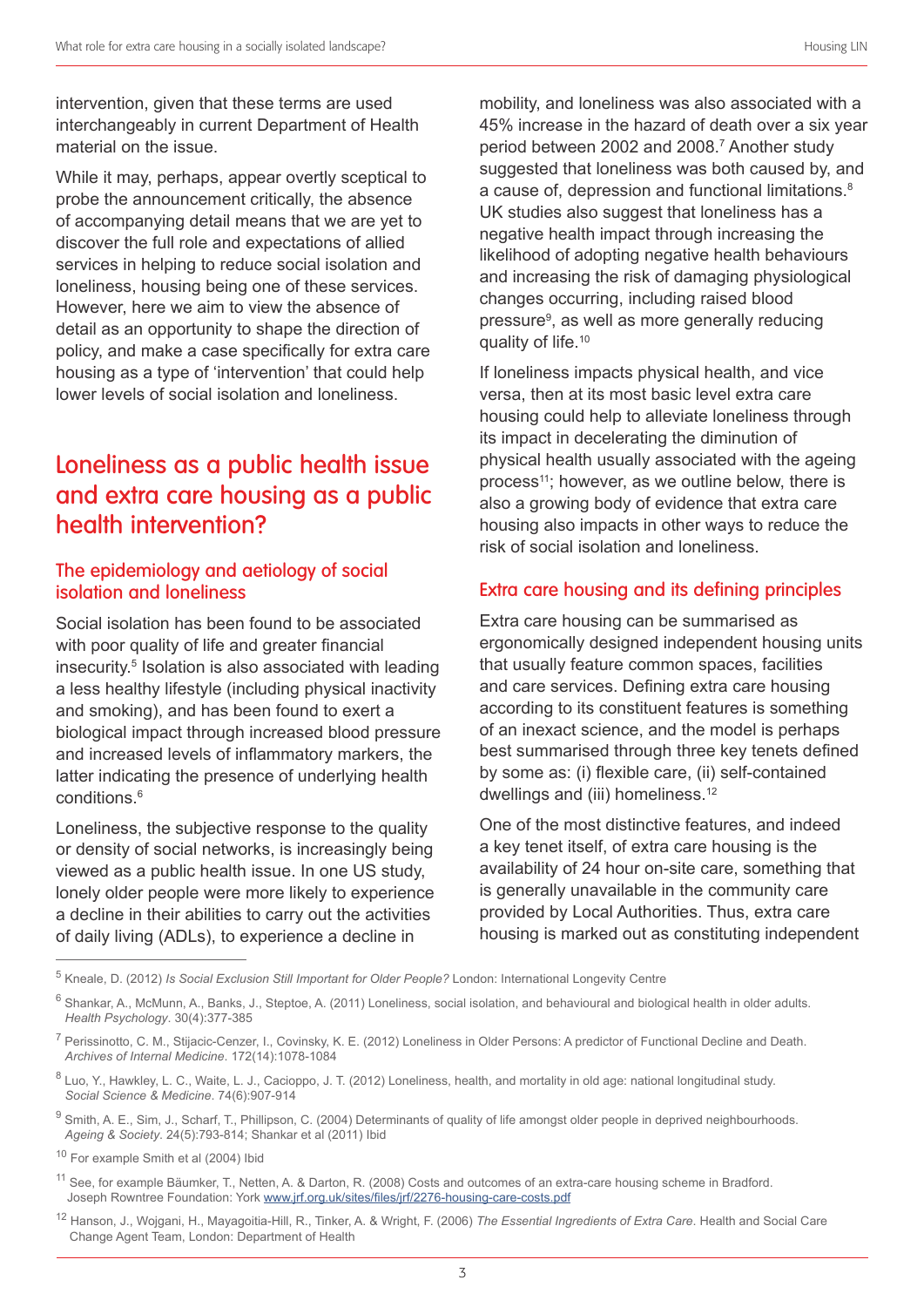housing with the provision of flexible care, which can be round-the-clock where needed, and successfully straddles the divide between general purpose housing and residential care. 13

The emphasis on accommodation that enables older people to maintain their independence, with the provision of flexible and adaptive care, has proved popular with older people – there were an estimated 43,300 extra care properties in England in 2009, and the model is flourishing across the UK. 14 At the time of writing, the Department of Health has yet to announce the allocation arrangements for the £300m capital fund to stimulate the development of mix of tenures of specialised housing for older and disabled people, including specialist housing designed to HAPPI principles. This is intended to help to redress some of the gaps in provision. An announcement is expected shortly. 15

#### Loneliness as the problem, extra care housing as the solution?

For older people who move to extra care housing, there is emerging evidence that social lives and relationships strengthen, consequently lowering the risk of loneliness. Callaghan and colleagues' (2009) present findings from one of the most indepth studies explicitly examining the impact of living in extra care housing on social wellbeing, and provides compelling evidence as to its efficacy.<sup>16</sup> They find that among almost 600 residents of extra care housing who had been resident for twelve months, over four-fifths (82%) described their social life as 'good' or 'as good as it can be'. Three-quarters reported that their time was filled with activities that they chose to do, while less than one-in-ten said that they hadn't made any friends

at the scheme and only six per cent reported that they never met up with friends (within and beyond the scheme). At 12 months, many residents reported that extra care housing staff had become an important source of support for residents, with 63 per cent of residents saying that they would turn to staff for advice and help respectively, while almost three-in-ten (27%) said that they would confide in extra care housing staff. Similarly, at twelve months many residents reported that they had come to view new friends and neighbours at schemes as sources of social support, with 42% reporting that they would turn to friends in extra care housing for advice and help respectively, and 17 per cent reporting that they would turn to friends on the scheme for advice. Such gains in social life matched the expectations of residents on moving to extra care housing – over twothirds of residents moving into extra care housing expected their social life would improve and that they would socialise more, thereby enhancing their 'environmental richness'. 17

Other studies have also concluded that living in extra care housing is associated with improved mental health, quality of life and social wellbeing. 18 Recent research emphasised that the vast majority of residents in extra care housing are satisfied with their quality of life, with the presence of staff enabling residents to participate in activities being one mechanism identified as reducing social isolation. 19 Others have looked explicitly at the role of extra care providers in promoting social support within extra care schemes, and outline the principles of what organisations can do to promote supportive communities.<sup>20</sup> Furthermore, extra care housing has become a platform for trialling innovations around improving residents' quality of life and social wellbeing including, for example,

<sup>13</sup> Riseborough, M. & Fletcher, P. (2008). *Extra Care Housing: What is it?* www.housinglin.org.uk/\_library/Resources/Housing/Housing\_advice/Extra\_Care\_Housing\_-\_What\_is\_it.pdf

<sup>&</sup>lt;sup>14</sup> Bäumker, T., Callaghan, L., Darton, R., Holder, J., Netten, A., Towers, A. (2012) Deciding to move into extra care housing: residents' views. *Ageing and Society* 32(7):1215-1245

<sup>15</sup> www.gov.uk/government/news/300-million-to-create-homes-for-independent-living

<sup>16</sup> Callaghan, L., Netten, A. and Darton, R. (2009) *The Development of Social Well-being in New Extra Care Housing Schemes*. York: Joseph Rowntree Foundation

<sup>17</sup> Bäumker, T., Callaghan, L., Darton, R., Holder, J., Netten, A., Towers, A. (2012) Deciding to move into extra care housing: residents' views. *Ageing and Society* 32(7):1215-1245

<sup>18</sup> Callaghan et al (2009) Ibid; Dutton, R. (2009) *"Extra care" Housing and People with Dementia*. London: Housing and Dementia Research Consortium.; Croucher, K., Hicks, L. & Jackson, K. (2006) *Housing with Care for Later Life*. Joseph Rowntree Foundation: York; Pannell, J., Blood, I., Copeman, I. (2012) *Affordability, choices, and quality of life in housing with care*. York: Joseph Rowntree Foundation; Housing LIN (2004) *Dray Court Enhanced Extra Care Scheme Evaluation Report*. London: Housing Learning and Improvement Network

<sup>19</sup> Pannell et al (2012) Ibid

<sup>20</sup> Croucher, K., Bevan, M. (2012) *Promoting supportive relationships in housing with care*. York: Joseph Rowntree Foundation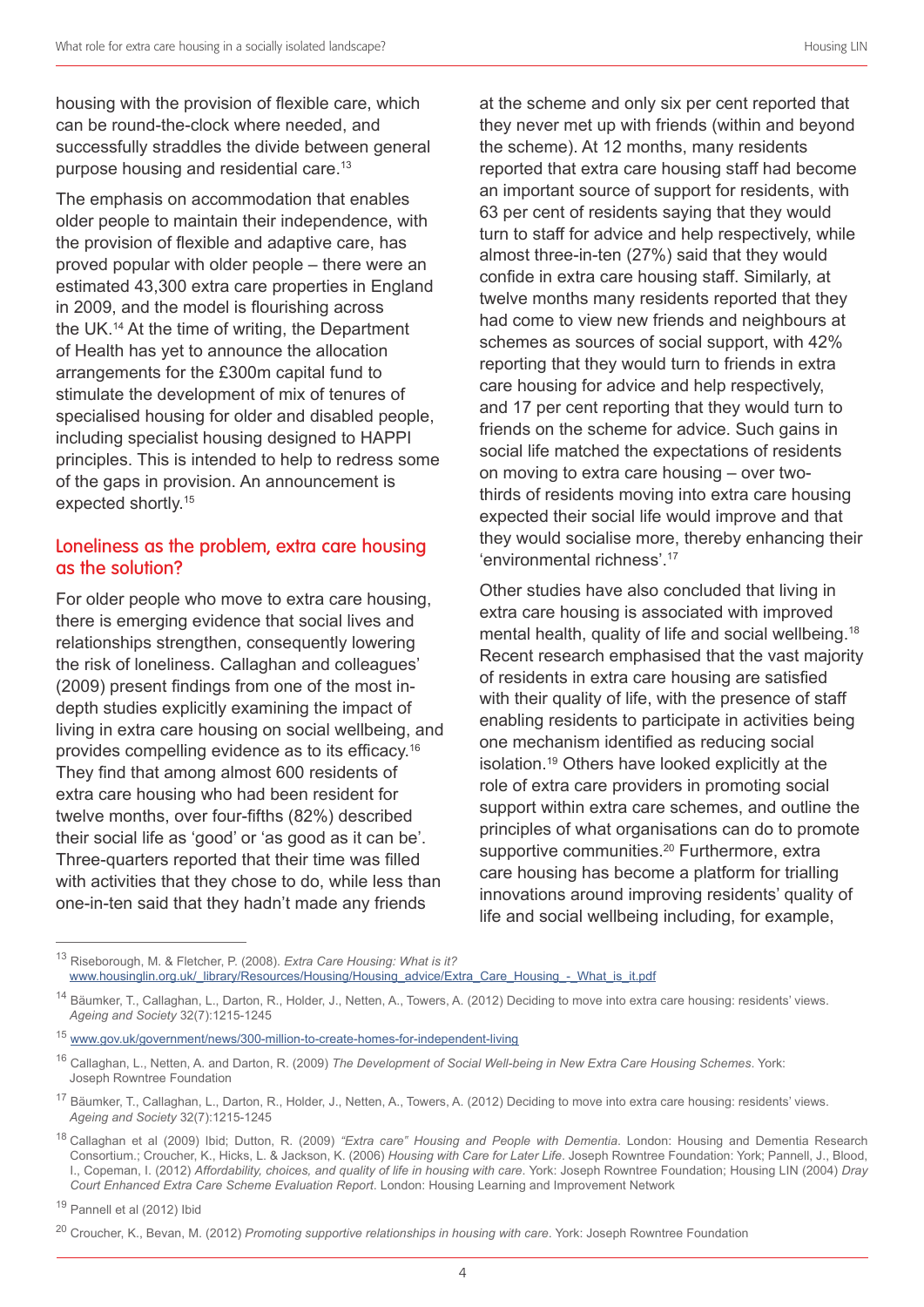among people with dementia. 21 A recent review discussed several other interventions aimed at strengthening social support that have taken place within extra care housing schemes, including many aimed at reducing feelings of isolation among residents from minority groups, residents with special needs, or residents who would otherwise be viewed as 'not fitting in'.<sup>22</sup>

However, apart from a handful of key studies<sup>23</sup>. there is a dearth of literature that examines the impact of living in extra care housing specifically on social isolation and loneliness, and more generally on quality of life and social support, particularly within private sector, or so called 'lifestyle' extra care housing developments. The evidence that does exist is consistent in suggesting that extra care housing can help to reduce levels of social isolation and loneliness - but the question of exactly how housing with care can affect levels of social isolation and loneliness is relatively unexplored. Are there, for example, features of the care provided or the design of the accommodation that could directly or indirectly help to lower levels of social isolation and loneliness? In the next section, we outline potential mechanisms through which living in extra care housing could impact upon isolation and loneliness, and progress to speculate on the likely impact of these on the use of public services. If proponents of extra care housing are to make a case for the impact of extra care housing as a 'public health intervention' in helping to reduce isolation and loneliness, identifying the mechanisms through which this could happen is a crucial first step.

### How could living in extra care housing reduce loneliness?

*'I think more people should know about [extra care housing]. ... It's far better than sitting by yourself. We get together and talk about all sorts of things, and there's entertainment. ...And there's always somebody around you; there's people next door, even if you can't hear them, you know there's somebody in the rooms. And you've got a bell on there to push if you need anybody. No, it couldn't be better.'* (Scheme resident, taken from Callaghan et al. (p14))

Living in extra care housing may lower levels of social isolation and loneliness, but what are the constituent features that enable extra care housing to fulfil this role – what are the mechanisms and pathways by which people become less lonely or socially isolated; are these unique to living in extra care housing and what are the potential impacts on use of state services? In this section, we map out some of the possible ways in which living in extra care housing could lower levels of social isolation and loneliness. In Figure 1, we present a framework of the mechanisms through which living in extra care housing could potentially lower levels of social isolation and loneliness. Here, we group the possible mechanisms into five main components that summarise the way in which extra care housing could help to lower or offset social isolation and consequent loneliness.

Our framework refers to the role of extra care in lowering social isolation more than it does the role of extra care in lowering loneliness; this is because our framework refers to the way in which extra care housing can help to develop meaningful social connections<sup>24</sup> - loneliness may still occur among some who may otherwise be deemed as having sufficient meaningful social connections. Furthermore, this is not a framework to explain levels of isolation or loneliness within extra care housing, which would also include personal characteristics and a number of other factors $25$ 

<sup>&</sup>lt;sup>21</sup> Brooker, D. J., Argyle, E., Scally, A. J., Clancy, D. (2011) The Enriched Opportunities Programme for people with dementia: a cluster-randomised controlled trial in 10 extra care housing schemes. *Aging & Mental Health* 15(8):1008-17

<sup>22</sup> Croucher & Bevan (2012) Ibid

<sup>&</sup>lt;sup>23</sup> For example Pannell et al. (2012) (Ibid); Croucher and Bevan (2012) Ibid; Callaghan et al. (2009) Ibid

<sup>24</sup> Masi, C. M., Chen, H-Y., Hawkley, L. H., Cacioppo, J. (2011). A Meta-analysis of Interventions to reduce loneliness. *Personality and Social Psychology Review*. 15(3):219-266

<sup>&</sup>lt;sup>25</sup> For example Callaghan et al (2009) Ibid; Kemp, C.L., Ball, M.M., Hollingsworth, C., Perkins, M.M. (2012). Strangers and friends: residents' social careers in assisted living. *The Journals of Gerontology, Series B: Psychological Sciences and Social Sciences* 67(4):491-502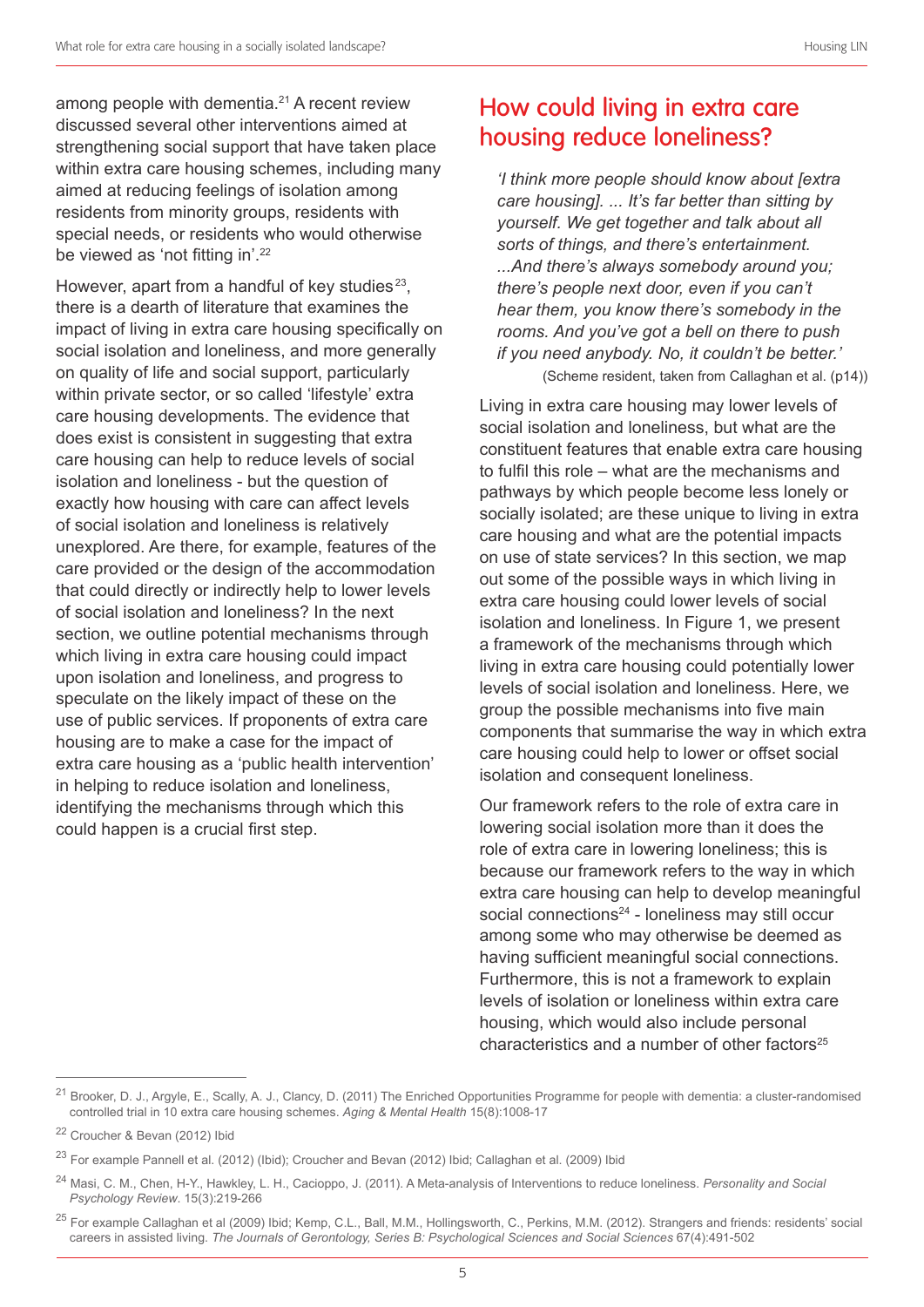– this framework only outlines the potential role of extra care in lowering social isolation (and consequent loneliness). We group the potential mechanisms under the main headings of: (i) ethos; (ii) design; (iii) activities; (iv) community; and  $(v)$ improved health and mobility; and recognise that there is substantial overlap between these.

**(i) Ethos**: We group the ethos underlying extra care housing as being one set of explanatory factors for the role of extra care housing in lowering levels of social isolation and loneliness. Here we include the ambition of extra care being a home for life, independence, homeliness and flexible care as being underlying pathways through which living in extra care can lower levels of social isolation.

The absence of these factors has been linked with isolation and loneliness by gerontologists for a number of years; for example Townsend's seminal work on care homes (1962)<sup>26</sup> provided early evidence of the way in which institutional environments which inhibited independence could lead to a lack of privacy and dignity, and increase isolation and loneliness from the wider community and from other residents. The emphasis on maintaining independence and homeliness in extra care housing settings may be expressed in a variety of ways, for example in allowing residents to maintain old lifestyles such as keeping a pet or helping residents to decorate their home according to their taste, but may still have implications for levels of social isolation and loneliness, as we outline in table 1. The 'ethos' of extra care can also have a significant impact on the way in which extra care schemes are run, staffed and managed, particularly compared to other models of housing for older people, where the presence of staff, in well-run schemes, can add to a sense of community, continuity and inclusivity. Staff can also help to directly broker meaningful social connections among residents.

**(ii) Design**: Design factors, here, refer to the way in which extra care housing units are constructed, to the presence of facilities onsite, to the presence of communal areas within schemes, and also the way in which the immediate environment is designed, including the incorporation of new

technology. The design of extra care housing can be thought of as providing the tools and space for residents to develop social relationships. As mentioned in the recent inquiry report by All Party Parliamentary Group on Housing and Care for Older People<sup>27</sup>, design factors have a direct impact on levels of social isolation in their own right – for instance the design of extra care schemes is intended to maximise older people's mobility, which can directly help older people maintain social connections with other residents and beyond. But the design of extra care housing also indirectly impacts on levels of social isolation through other ways (see figure 1). For example, incorporating features such as grab rails, motion detectors and easily accessed alarms, or telecare, can help to lower the incidence of falls among older residents, which in turn can ensure that residents are better able to maintain and develop their social connections. New technology may be an increasingly important means of lowering social isolation and loneliness and may be integrated to the design of extra care housing schemes. New technology is likely to occupy a more prominent role among new generations of internet savvy older people in helping to maintain social relationships and is already a feature in the design of many "care aware" schemes through, for example, the provision of computing equipment and space to use these resources (as well as the provision of IT training (see activities)).

**(iii) Activities**: Activities are a crucial way that older people can build and maintain social networks with other residents, staff, and others beyond extra care. In extra care schemes, these can include daily activities such as arts and crafts, ceramics, computer, internet and email training (IT), gardening, woodwork, health & well-being advice, Tai Chi, wheelchair aerobics, social events and entertainment such as karaoke and bingo, as well as less frequent events such as a 'Festival of Choirs', 'Garden in Bloom' competitions, 'Come Dance with Me' competitions, sponsored walks, talent shows and fashion shows. 28 However, even more mundane activities can become important sources of social interaction for residents. For example, Callaghan and colleagues (2009 p21)

<sup>26</sup> Townsend, P (1962) *The last refuge: a survey of residential institutions and homes for the aged in England and Wales*, London: Routledge and K. Paul

<sup>27</sup> Best, R. and Porteus J. (2012). *Housing our Ageing Population: Plan for Implementation*. All Party Parliamentary Group on Housing and Care for Older People

<sup>&</sup>lt;sup>28</sup> Taken from the Extra Care Charitable Trust: www.extracare.org.uk/extracare-communities/activities.aspx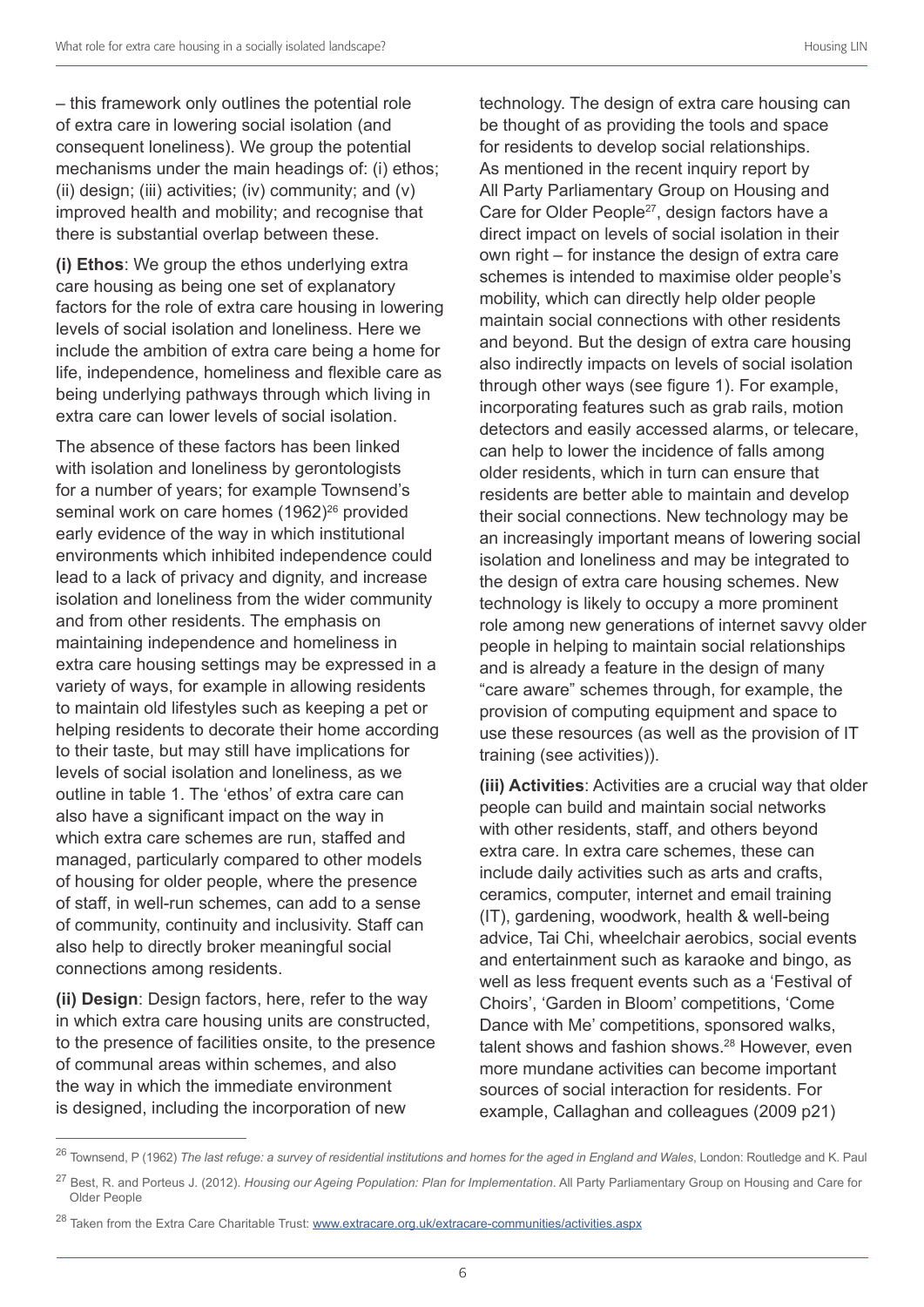describe how one resident viewed meal times as important in providing social interaction:

*"It's fun really, the meal is at 12.30 but we all start coming at 12.00, which I think indicates that we like the social activity, and those who have time stay for a cup of tea. It's the social event of the day really. It's one of the best things for all of us, cooking a main meal is beyond us; you do get one really good main meal."*

A substantial body of literature on social isolation and loneliness among older people, regardless of type of housing, finds that activity based interventions are often the most effective in reducing isolation and loneliness. 29 It is perhaps through the extensive and diverse programme of activities available at most extra care schemes that living in this form of housing is most likely to lower levels of social isolation and loneliness – other factors in Figure 1, such as the ethos (encouraging independence), design factors (including the facilities and space to run activities), community factors (generally supportive communities incorporating a substantial degree of peer support) and improved health could be considered to be facilitating the impact of activities, although alternatively may have an impact in their own right.

**(iv) Community**: We group factors pertaining to the diversity of residents and staff, and the roles of staff and residents in creating and maintaining harmonious, inclusive and vibrant schemes under the grouping of 'community' factors. 'Community' factors have obvious implications for the quality and density of older resident's social interactions and relationships – virtually all studies on social wellbeing in extra care and similar developments describe the way in which staff in particular take steps to support residents to develop and strengthen social relationships. 'Community' factors also include the innovative approaches trialled across schemes to develop inclusive communities. A number of approaches are described in Croucher and Bevan's (2012) review including, for example, developing groups and networks for minority groups (for example Anchor's Older LGBT group) and developing culturally appropriate facilities for

older residents from ethnic minorities (for example Methodist Homes Housing Association's provision of specialist facilities to cater for Afro-Caribbean older people).

**(v) Improved Health/ Functional Ability**: Here we group factors that describe the way in which living in extra care housing can help support better health outcomes, such as a lower levels of hospitalisation or slower functional decline, which can in turn enable residents to better maintain (and build) their social connections. Health and functional ability are found to be key factors for preventing social isolation and loneliness in the literature and interventions aimed at improving both mental health and physical health can reduce older people's feelings of loneliness and social isolation. 30

Using case studies kindly provided by Knowsley council's extra care housing commissioning team31, we outline how our framework can help to capture different elements of a resident's journey resulting in lower social isolation and loneliness (Figures 2 and 3). Matthew's journey shows how the extra care housing 'offer' helped him rediscover his ability to form social connections and become less isolated (Figure 2). This ranged from the **design** of extra care housing, being a low rise property that was accessibly designed allowing him to negotiate the immediate environment, to the **community** where the support provided by staff to improve his personal hygiene so that he wasn't excluded from social networks. Belinda's story similarly shows how the facilities included in the **design** of extra care schemes, including a guest suite, helped her settle into extra care initially, while the **community** of staff supported her to develop her basic skills, which allowed her to overcome social exclusion and participate in the scheme's **activities** including her favourite activity of bingo. She is now regarded as playing a crucial role in the social life of the scheme and helps new residents to overcome their problems (Figure 3).

Clearly, living in extra care housing is likely to impact on social isolation and loneliness in multifarious ways – the frameworks presented here

<sup>&</sup>lt;sup>29</sup> Cattan, M., White, M., Bond, J., & Learmouth, A. (2005) Preventing social isolation and loneliness among older people: a systematic review of health promotion interventions. *Ageing and Society*. 25:41-677

<sup>30</sup> Cattan et al 2005 (Ibid)

<sup>&</sup>lt;sup>31</sup> We would like to thank Stephanie Hollingsworth for providing these case studies.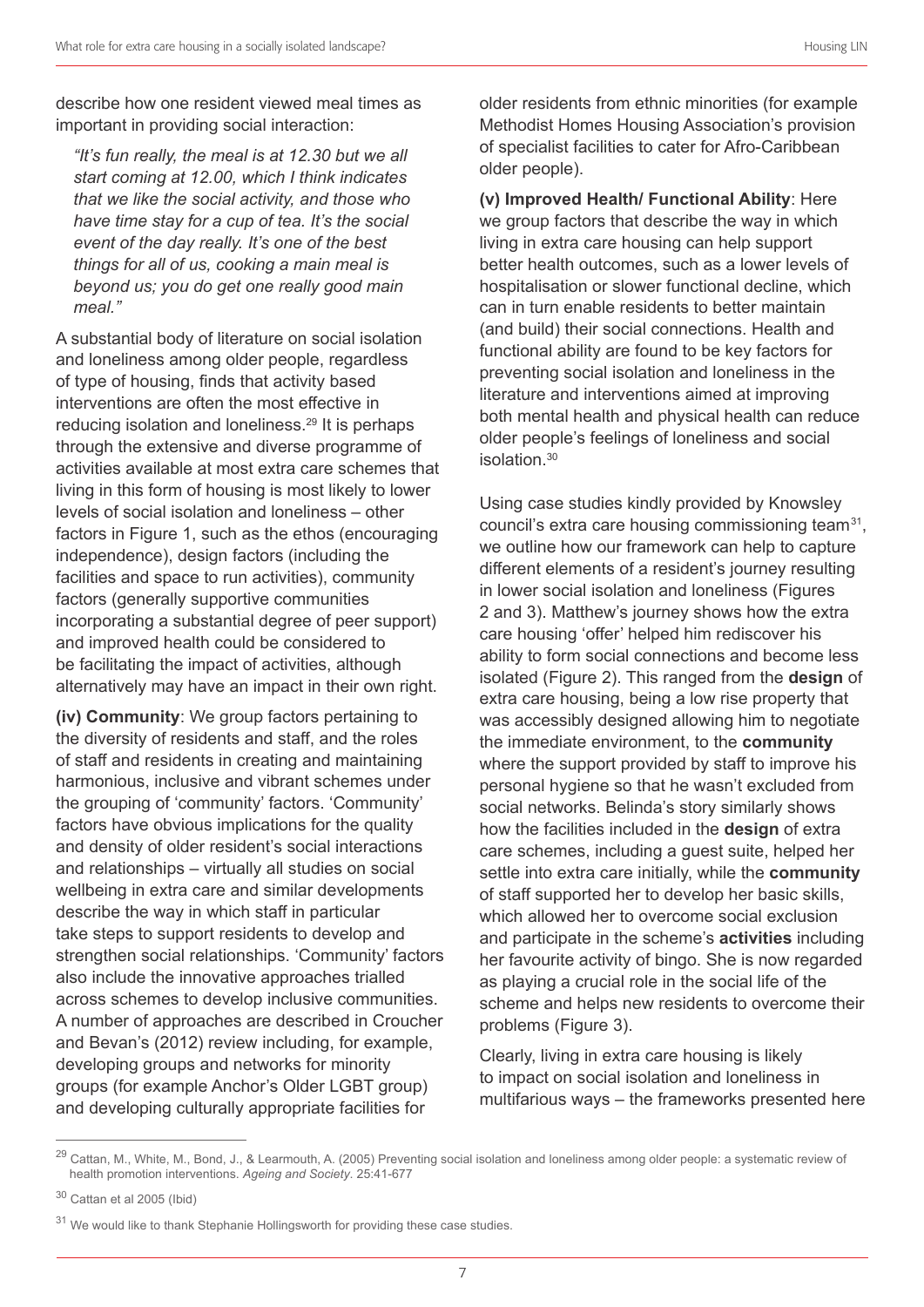attempt to summarise these. As an example, we provide further details of some of the pathways through which the ethos of extra care housing could be associated with reducing social isolation for residents, and the way in which this could translate to lower reliance on public services (table 1). For instance, a key tenet of extra care housing is independence – allowing residents to develop and maintain social networks, with assistance from staff if needed, can help lower feelings of social isolation and consequent loneliness. In turn, this could lower reliance on public services through the association between reduced isolation/loneliness and better health. However, the lower levels of social isolation experienced through living in extra care housing also means that residents may be less likely to use public services because they are: (i) supported by staff and other residents in seeking information early-on about potential concerns before complications develop; (ii) able to seek a second (informed) opinion about the services that would best suit their needs, potentially reducing unnecessary referrals; (iii) less likely to use public services explicitly aimed at reducing social isolation and loneliness; (iv) are less likely to misuse services not directly intended to reduce social isolation for developing social connections (e.g. the GP).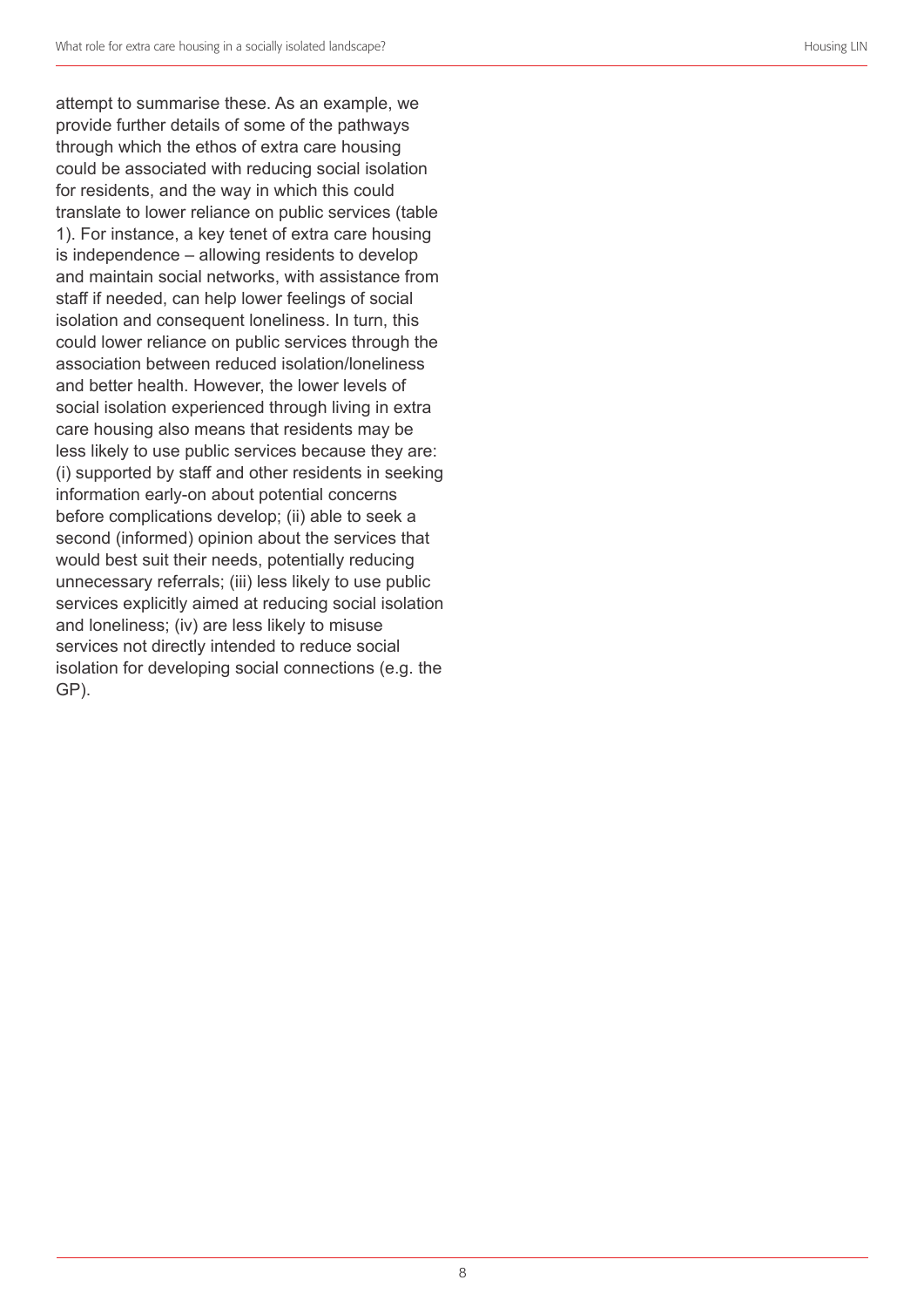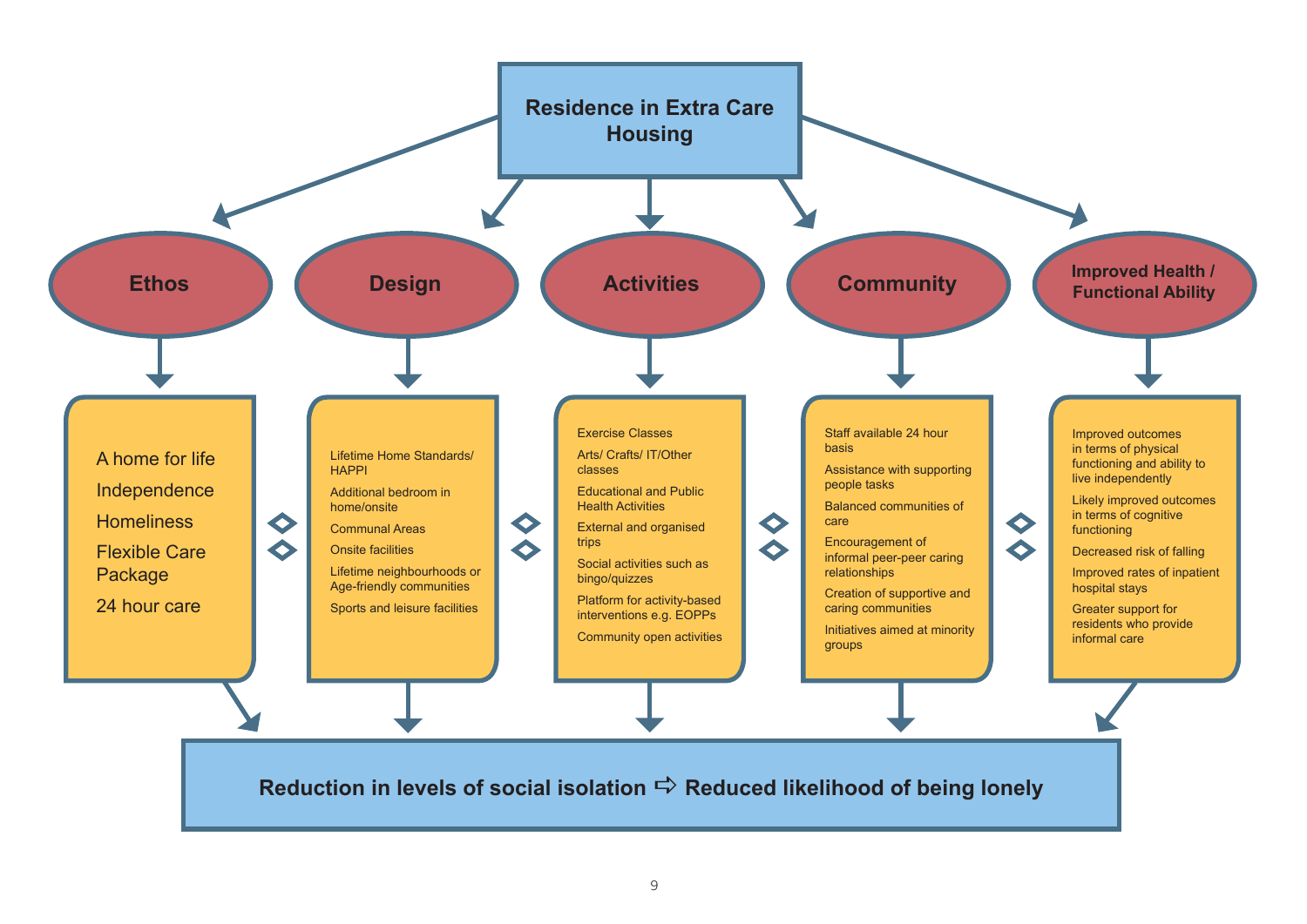

Matthew was very reluctant at first but within a few weeks he had met and become friends with other residents within the scheme. He attended the Christmas dinner put on by the residents within the scheme, it was the first time he had spent Christmas day with people for over ten years. Matthew now calls the numbers in bingo and attends all Tenant Meetings. Matthew states that he now feels that he has friends that he likes to spend time with and help out and become part of the community.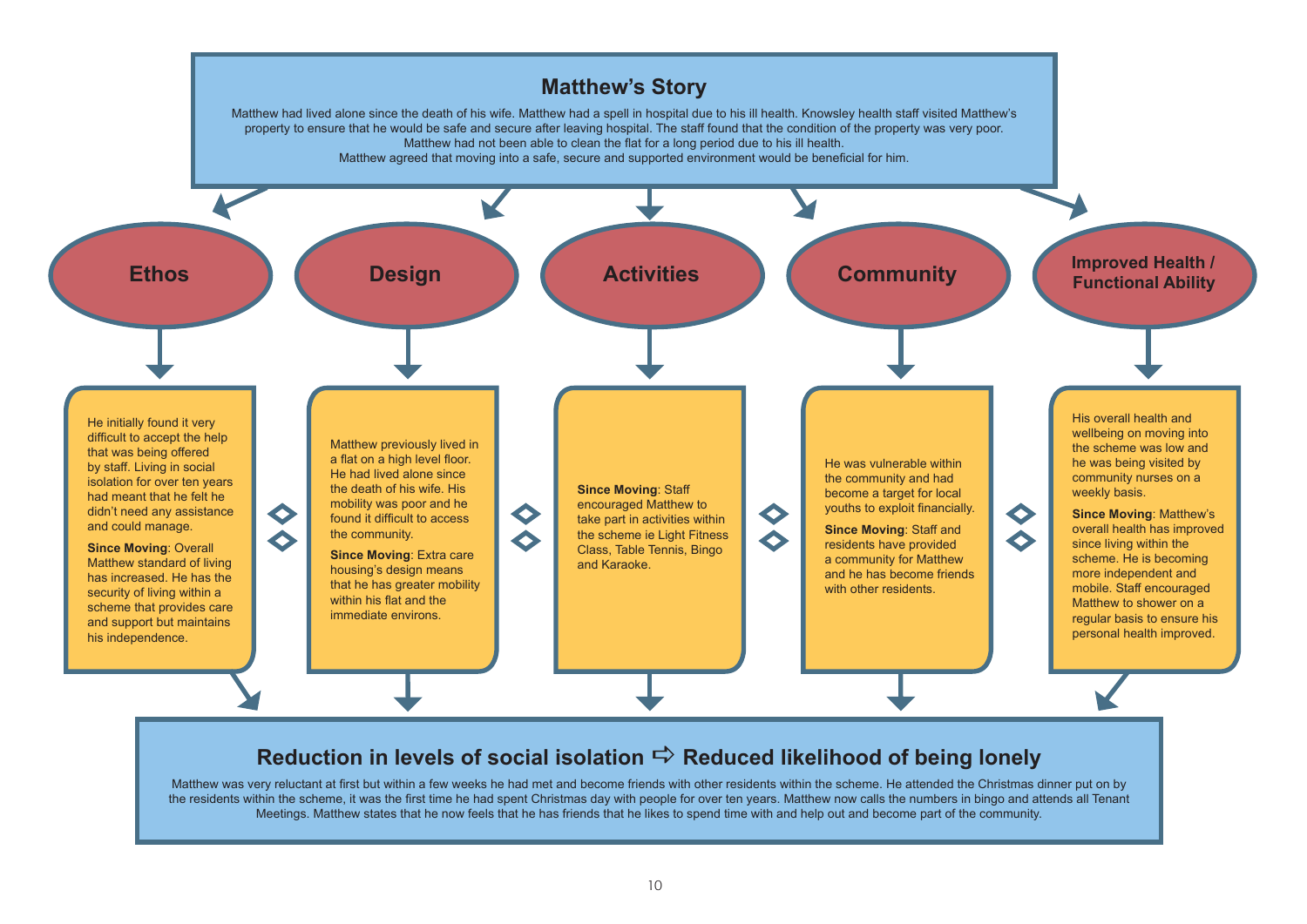

### **Reduction in levels of social isolation**  $\vec{\rightarrow}$  **Reduced likelihood of being lonely**

Prior to moving into the scheme. Belinda had no aspirations and lived day to day in poor conditions including having a poor diet and being unable to read and write. Since moving she has changed a number of aspects of her life, including improving her literacy and diet. Belinda is a popular member of the community - She eats at the bistro with her friends daily, and takes part in all of the scheme's activities. She has set up a bonus ball lottery fund with other residents and hosted the karaoke evening. She is a vital member of the community within the scheme and moreover, she has encouraged other vulnerable tenants living at the scheme to be more involved.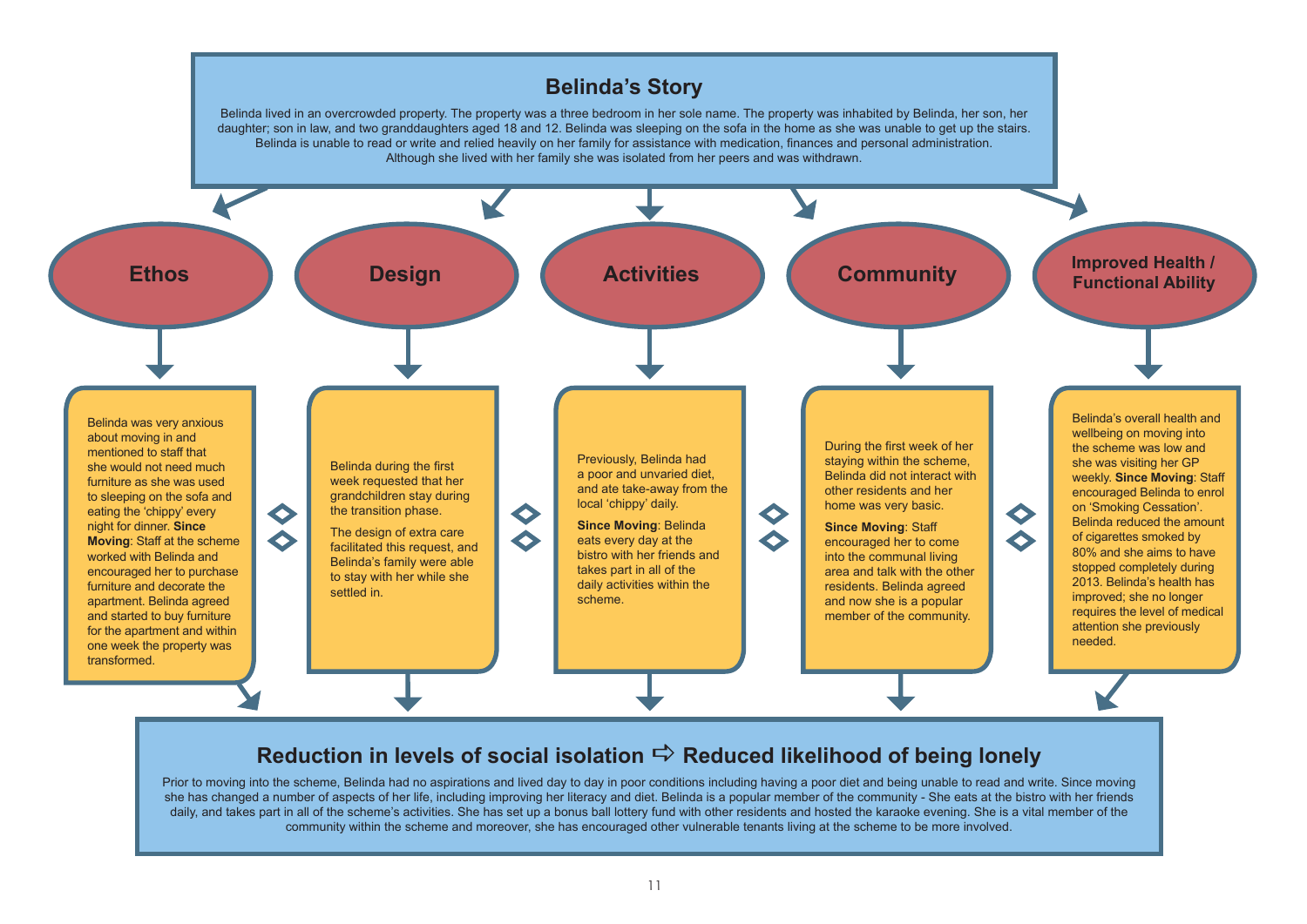#### Ethos of extra care housing and pathway to reduced risk of social isolation

**Home for Life**: Remaining in same home allows for the development of long-term relationships, higher quality social networks and higher density social networks to develop through having a more stable community.

**Possible indicators**: Resident turnover; Measures of density and quality of social networks; Number of referrals to residential or institutional care.

**Independence**: Independence and active ageing supports better physical and mental wellbeing among residents enabling older people to develop new and maintain existing social relationships, leading to higher density and better quality social networks both with other residents and staff, but also with members of the community in general purpose housing. This independence represents supported independence – for those tasks that an older person cannot complete alone, help is at hand.

**Possible indicators**: Measures of social, psychological and physical wellbeing; Measures of density and quality of social networks, both within schemes and beyond; Perceptions of social support from staff and other residents; Measures recording activities and socialising.

**Flexible care (+ 24 hour care)**: Helps extra care housing become a home for life for residents and affords independence to residents (see above). Flexible care extends beyond only physical health needs and extends to helping residents maintain their mental and cognitive health and ultimately their quality of life, each helping to circumvent problems of isolation and loneliness developing. Flexible care in extra care housing should mean that residents develop relationships with care staff more easily than in situations where domiciliary care is provided. 32 Flexible care prevents older people from being entirely reliant on unpaid care within couples, avoiding isolation and loneliness among carers.

**Possible indicators**: Measures of wellbeing; Perceptions of social support provided by staff; Perceptions of quality of relationships with staff; Measures of isolation and loneliness among residents (and unpaid carers)

**Homeliness**: Enables residents to express their individuality within extra care housing settings; Enables residents to use space within their homes and beyond for socialising and allows space to continue with or develop new hobbies and interests. Differentiating between 'home' and 'public' (communal) space, more so than in institutional settings, mirrors more closely the organisation of social relationships in general purpose housing, affords privacy for residents, and enables residents to structure social participation. Settings lacking homeliness and freedom of expression have previously been found to have high levels of isolation and loneliness.

**Possible indicators**: Structured checklists on (i) external physical appearance of dwellings, such as presence of doormats, signs, garden furniture, painted doors/walls etc.; (ii) internal features such as painted or decorated walls, presence of picture rails; lighting and good use of natural light (iii) presence of space or a "hub"for continuation of hobbies and interests; amenities (iv) review of scheme rules on decorating, pets etc.; Ethnographic studies on usage of space; Measures of density and quality of social networks; Measures of residents' perceptions of privacy and dignity; Measures of residents' feeling of loneliness.

#### Reductions in social isolation for extra care housing residents and impact on state interventions / services

A home for life reduces the need for residential care.

**Possible indicators**: reduced admissions to residential care.

Reduced social isolation can result in strengthened peer caring relationships, potentially decreasing the frequency some may utilise social care services; for example meals on wheels or other domiciliary care services.

**Possible indicators**: reduced usage of social care services

Strengthened social networks could help to ensure residents are able to return to their home earlier after routine hospital operations and procedures, reducing the incidence of 'bed blocking'.

**Possible indicators**: reduced number of hospital bed days compared to counterfactual.

Strengthened social networks can serve as a form of 'early warning system' for older people, ensuring that older people seek medical attention or other assistance before more costly complications arise.

**Possible indicators**: reduced number of hospital bed days or GP visits compared to counterfactual model.

Strengthened social networks often necessitate a certain degree of physical or mental stimulation, activity and participation; helping to keep older people active. Both physical and mental stimulation are associated with lower rates of physical and cognitive decline.

**Possible indicators**: Reductions in social isolation could lead to reduced reliance on physical movement aids or physiotherapy services; Reduced reliance on specialist dementia services.

Social isolation is associated with the maintenance or adoption of adverse physical health behaviours, which can in turn increase reliance on public health services.

**Possible indicators**: Reductions in social isolation can correspond to reductions in negative health behaviours such as smoking rates among extra care residents compared to control group could lead to reduced use of GP and hospital services.

Social isolation is associated with adverse physiological health changes, which in turn can increase reliance on public health services.

**Possible indicators**: Reduced social isolation could lead to a reduction in harmful physiological changes such as raised blood pressure and consequently reduced reliance on GP and hospital services.

Strengthened social networks and reduced social isolation could have positive impacts on mental health and wellbeing, leading to a reduction in the incidence of depression and other conditions associated with poor mental health.

**Possible indicators**: Reduced dependence on health and social care services for mental health conditions; for example a reduction in referrals for depression.

<sup>&</sup>lt;sup>32</sup> Although we are careful to use theoretically here, as some studies have noted that more needs to be done to lessen staff turnover (for example Netten et al. 2012).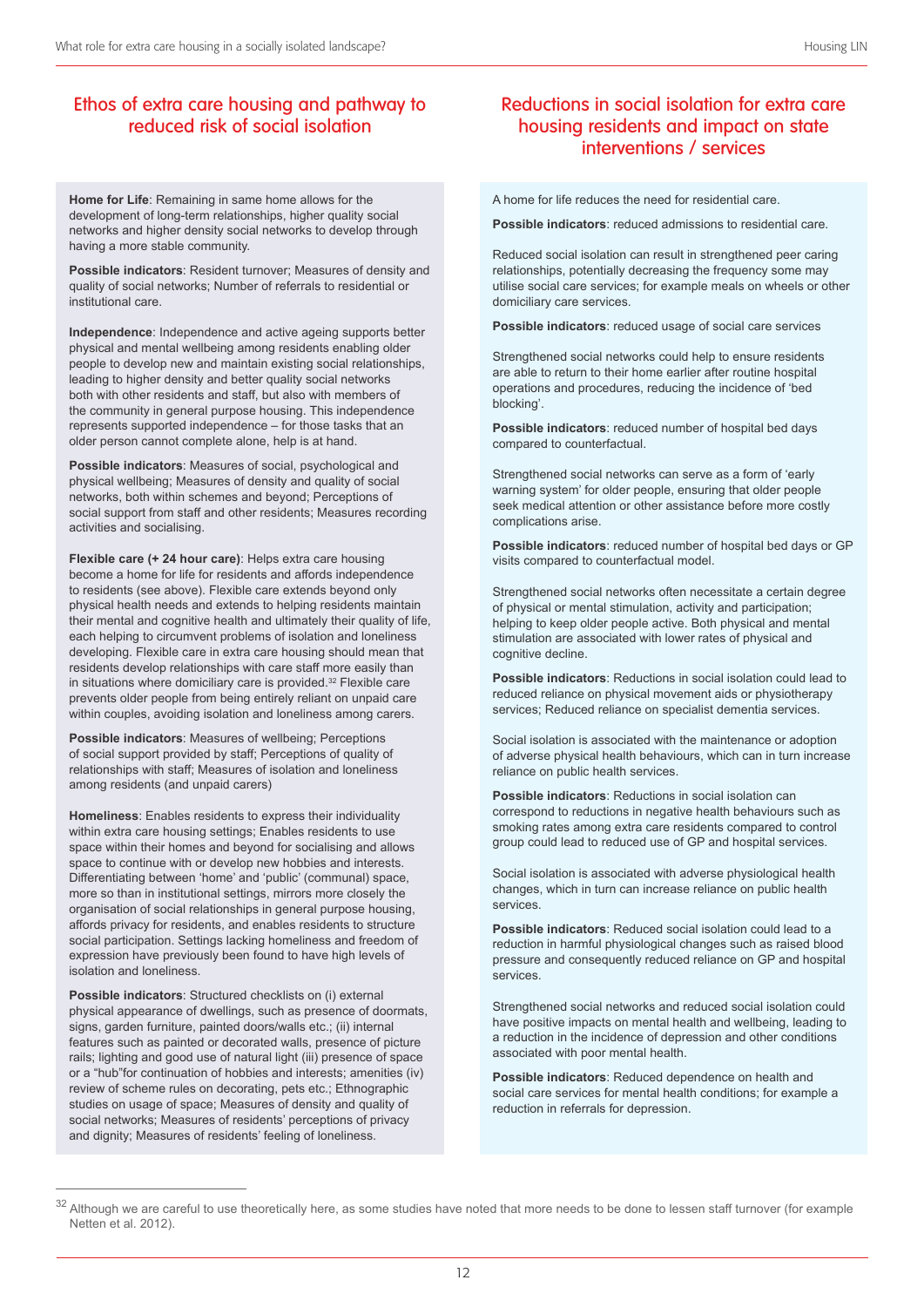## Extra care housing – the magic bullet?

*For example, during an activity at Feld, a researcher noted: " Irving said something to Hillary and she told him, ' Get away you slob! ' A staff person [told him] to go on the other side of the room . . . Irving started aggravating Hillary from across the room. He yelled out to Hillary, 'Hey Chubby.'"*

Taken from Kemp et al (2012, p495)

Up to this point, we have mapped out the ways in which living in extra care housing can have a positive impact on lowering social isolation and loneliness. However, a number of other factors can serve to offset this positive impact, including:

- Negative community dynamics including bullying, gossip, formation of cliques
	- Including with other residents
	- Including with staff
- Social isolation (of an intergenerational nature)
- Social isolation (resulting from gated community)
- Racism/Homophobia/Sexism/Ageism in the scheme
	- Including from other residents
	- Including from staff

Within extra care housing settings, resident dynamics can serve to exclude some people from social networks within schemes, leading to isolation and loneliness. In US extra care developments, the term 'anti-neighbouring' is used to describe the antisocial behaviours exhibited by some residents and groups against others. The closed environments within extra care housing made them breeding grounds for the formation of 'exclusive' cliques and for the proliferation of gossip in particular – other behaviours exhibited

by some residents included bullying, name-calling, shunning, harassing, disagreements and physical confrontations. 33 This has also been described in UK studies of sheltered housing, where gossip was identified as having a negative impact, discouraging residents from using communal areas. Potentially gossip could have an even greater impact in influencing levels of isolation and loneliness in extra care housing given the greater mix of residents and the heightened focus on communal living than is the case in sheltered housing.<sup>34</sup>

Studies examining negative social behaviours within (UK) extra care housing are rare however, and we do not know the extent to which these could offset some of the potential gains of living in extra care housing in lowering social isolation and loneliness. Certainly, some studies have observed that the mixed dependency nature of extra care housing communities in themselves can create divisions among residents, with residents airing views that too many or too few activities are aimed at those with high or low support needs. 35 Furthermore, staff in previous research openly described the way in which tenants' groups needed careful management to avoid the views of outspoken residents alone being incorporated into decision-making. They also described the way in which tenants' meetings could become platforms for the airing of negative views, particularly about potential residents with higher support needs, which could have an ostracising effect on existing residents with high support needs. In addition to residents with severe health issues or high support needs being vulnerable to experiencing isolation and loneliness in extra care housing<sup>36</sup>, other residents may also be at greater risk including male residents<sup>37</sup> and residents from minority ethnic groups. 38

The location, and 'gated' nature of extra care developments can serve to isolate communities from intergenerational contact, as well as

<sup>33</sup> Kemp et al (2012) Ibid

<sup>34</sup> Percival, J. (2000) "Gossip in sheltered housing: its cultural importance and social implications." *Ageing and Society* 20(3): 303-325.

<sup>35</sup> Callaghan et al (2009) Ibid

<sup>&</sup>lt;sup>36</sup> Croucher and Bevan (2012) Ibid; Bernard, M., Bartlam, B., Sim, J. & Biggs, S. (2007) Housing and care for older people: life in an English purpose-built retirement village. *Ageing & Society*. 27:555-578

<sup>37</sup> For example Croucher, L., Hicks, L., Bevan, M. & Sanderson, D (2007) *Comparative evaluation models of housing with care for later life*. Joseph Rowntree Foundation: York

<sup>38</sup> Holland, C. A. & Katz, J. S. (2010) Cultural Identity and Belonging in Later Life: Is Extra Care Housing and Attractive Concept to Older Jewish People Living in Britain. *Journal of Cross-cultural Gerontology* (25) 59-69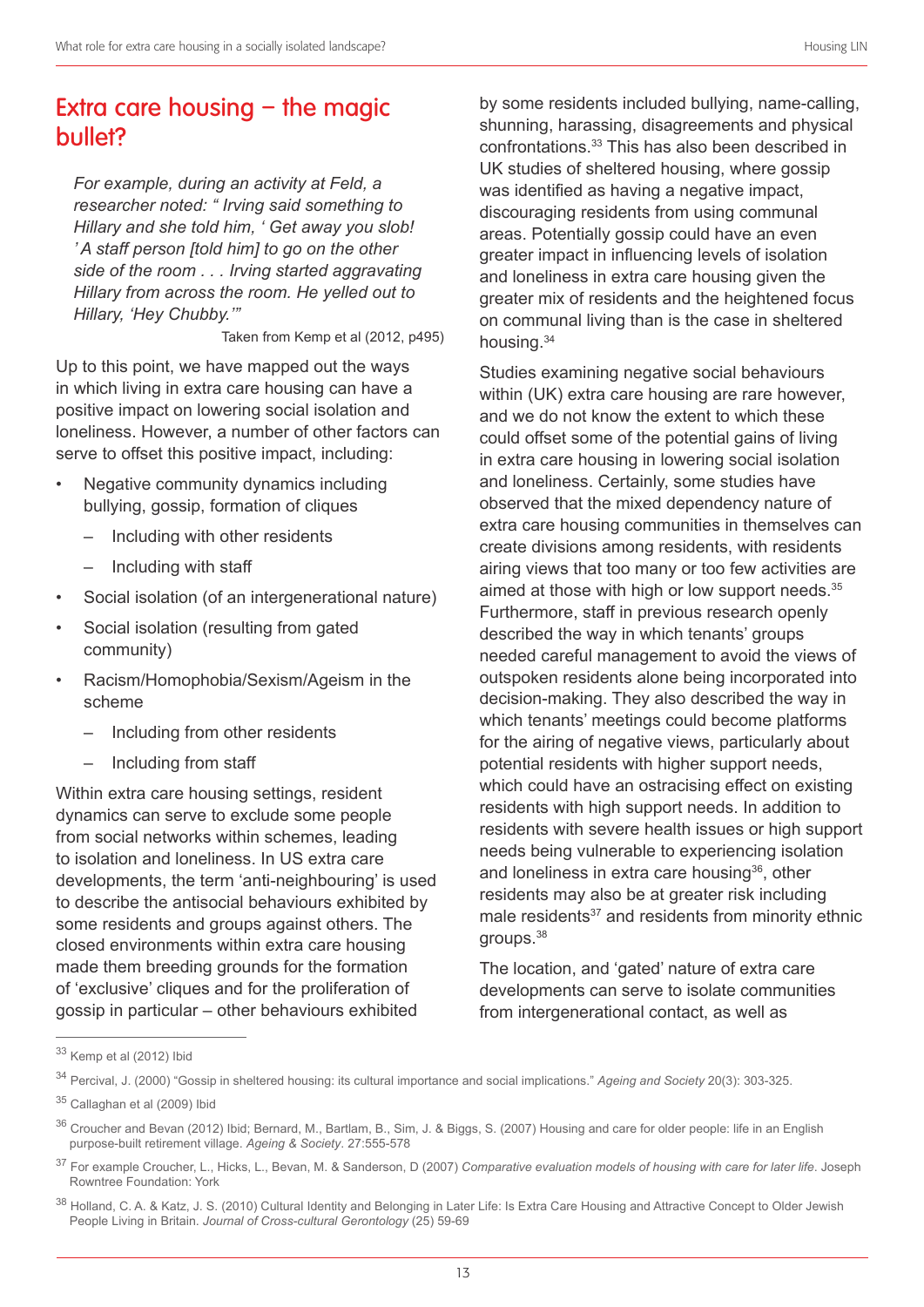contact with other older people from the outside environment. For some, this is a positive reason for moving to age-segregated housing, with some older people expressing a desire to live in communities where younger generations could be seen, but not heard, in quite literal terms. 39 However, for others this can serve as a disincentive for moving to extra care housing. Furthermore, segregation from other older people resident in general purpose housing, who are more likely to have fewer support needs, as well as segregation from younger generations, can contribute to a sense of isolation through residents being witness to higher levels of loss (through death) or severe ill-health. 40

Although certain extra care housing developments may be situated in attractive countryside, and may have a number of amenities and facilities onsite which largely preclude the actual need to seek these elsewhere, the lack of choice of alternatives may contribute to a sense of isolation. In particular, those older people who may have needs, interests, beliefs, or belong to groups that are in the minority, may be more likely to suffer isolation from being able to continue full membership of these social groups and networks in gated communities. Such older people may be those who experience additional feelings of isolation and loneliness that the inability to freely express their identity within the microcosm of an extra care scheme brings; this may be compounded by discrimination from other residents or staff.

In our final section, we outline some of the challenges to creating extra care schemes that are socially inclusive, and look to some approaches taking place within extra care and beyond.

#### Future changes and challenges (and solutions) to the role of extra care housing in reducing social isolation

#### **1. Maintaining balance of care needs**

**Challenge**: Due to an overall shortage of extra care housing, many providers and managers are facing challenges in maintaining a balance of care needs across schemes. Schemes may find increasing levels of conflict, isolation and

loneliness for those with higher support needs in environments where other residents are unhappy with the profile of residents' needs. Schemes may also find it difficult to replicate the peer caring relationships that develop between those with higher and lower support needs without sufficient numbers of residents with lower support needs.

**Potential Solutions**: Others have highlighted the principles by which organisations can develop supportive relationships within housing with care environments, which can help offset social isolation, particularly among those with higher support needs. This includes (i) promoting tolerance and respect (among residents, staff and visitors); (ii) awareness raising among staff and residents; (iii) creating enabling physical environments; (iv) brokerage (developing a person-centred approach to involvement in activities); (iv) respecting autonomy and choice; (v) involving the wider community.<sup>41</sup> In particular, this latter point may become of greater importance if peer caring relationships are to be replicated in schemes with higher levels of residents with support needs, albeit between residents and older people living outside schemes.

**SHOP@**: Typically, developers and managers aim for equal proportions of residents with low, moderate and high care needs; with part of the rationale for maintaining this balance being the fostering of a vibrant and active community. 42 Indeed the reduction in social isolation and loneliness has been attributed in part to the development of mixed dependency communities. To aid commissioners and developers to better plan the development of mixed dependency communities into the future, the Housing LIN and Elderly Accommodation Counsel have developed an on-line predictive modelling tool to identify the scale of extra care housing developments required by 2030 by local authority area. The Strategic Housing for Older People Analysis Tool (SHOP@) takes into account local and national data on the number of people living alone as this is often a trigger for a move to this type of accommodation. 43

<sup>43</sup> www.housinglin.org.uk/SHOPAT

<sup>39</sup> Kneale, D., Bamford, S-M., Walker, T., Sinclair, D., Watson, J. (forthcoming 2013) *Should we be asking older people to downsize, where should they move to, and how can we get them moving at the right time?* (Hanover Housing)

<sup>40</sup> Percival, J. (2001). Self-esteem and social motivation in age-segregated settings. Housing Studies, 16(6), 827-840.

<sup>41</sup> Croucher and Bevan (2012) Ibid

<sup>&</sup>lt;sup>42</sup> Croucher and Bevan (2012) Ibid; Bernard, M., Bartlam, B., Sim, J. & Biggs, S. (2007) Housing and care for older people: life in an English purpose-built retirement village. *Ageing & Society*. 27:555-578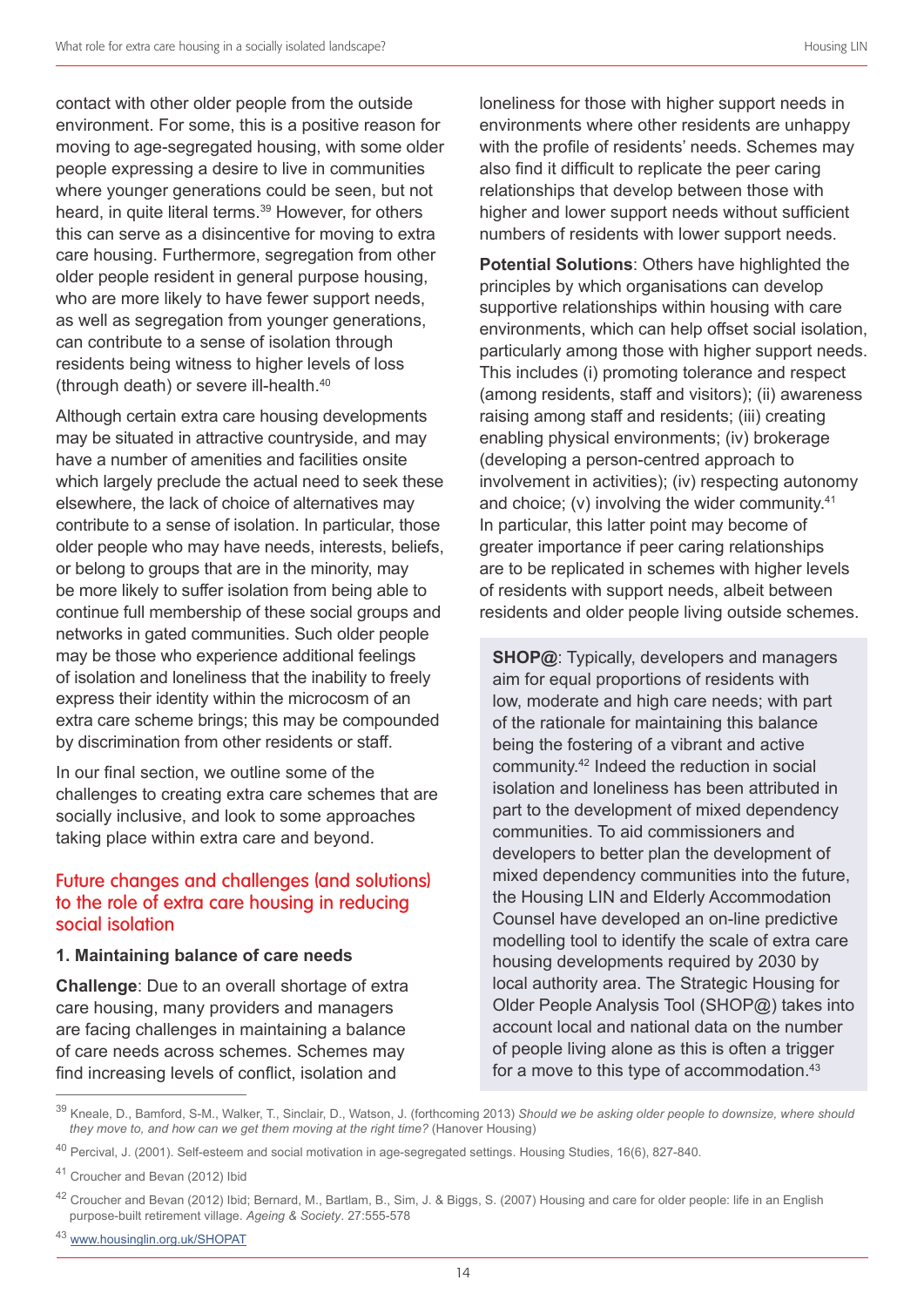**Challenge**: Extra care housing, as has been discussed at several points during this think piece, has now become a platform for innovative practice in reducing social isolation and loneliness – many of these innovations are specific to individual providers, or even in some cases, specific schemes. The challenge in keeping the momentum in innovation is three-fold: (i) firstly in ensuring that innovations are effectively evaluated and that learning points are collected; (ii) secondly, developing and implementing innovative approaches requires funding and the allocation of resources; (iii) ensuring that good practice in lowering levels of social isolation and loneliness is effectively communicated across the sectors.

**Potential Solutions**: Existing networks, and primarily the Housing Learning and Improvement Network (LIN) itself, host many examples of good practice and provide a central, on-line library of information on extra care housing. However, the success of this is largely dependent upon innovators to consult these examples, and indeed for innovators to contribute to this bank of good practice. It may be possible to further raise the profile of good practice across the sector in lowering levels of social isolation and loneliness through developing industry-led awards for those schemes, providers or innovators who make the most significant contribution; this could include specific provision for those projects who contribute to learning and share both good practice and knowledge of ineffective steps. In addition, innovation and developing new ideas for lowering social isolation and loneliness is not the concern of publically funded extra care providers alone – private providers of extra care should also be prepared to invest in trialling and evaluating new ideas, which will ultimately enhance the quality of their product for all residents. Furthermore, the research community should not ignore the presence of private providers as being sites where new ideas for lowering social isolation and loneliness could be trialled, or overlook existing initiatives taking place among private providers.

**Challenge**: In essence, this is related to other challenges outlined here, and revolves around the impact on social isolation and loneliness that a failure to attract 'younger' older people to extra care can have. This can affect both the balance of care needs, but it can also lead to increased feelings of isolation and loneliness among those who do move at a 'younger' age, who may find themselves surrounded by neighbours who they feel that they have little in common with and that belong to another generation.

**Potential Solutions**: This is a challenge common to much of the retirement housing sector, regardless of model, and involves a complex multifaceted approach. 44 However, one potential solution, from a 'social isolation' perspective alone, is the careful brokering by staff of activities and social relationships that work across the whole spectrum of ages that extra care housing supports (typically 60-100 years). A person-centred approach is often applied to developing care packages for residents; in some cases, the same approach needs to be applied to the social lives of residents, albeit without crossing the boundaries of privacy, dignity and choice.

#### **4. Outreach and Overcoming the Barriers in Moving**

**Challenge**: It could be argued that those who are socially isolated and lonely in general purpose housing are those least likely to move into extra care housing in the first place. Without strengthened outreach activities, this situation may continue as the status quo. Living in extra care housing could have the most substantial effect in reducing social isolation and loneliness among individuals who are initially more likely to experience social isolation or loneliness. Furthermore, those who are lonely or socially isolated may not have the resources to move home in later life – challenges such as the paperwork, de-cluttering or employing movers may become insurmountable barriers.

**Potential Solutions:** Some activities are also underway in this arena through the work of the Elderly Accommodation Counsel and the provision of the First Stop advice line. Other, less wellknown, approaches may also be effective, as we outline in the case study below.

<sup>44</sup> For example Kneale et al (2013) Ibid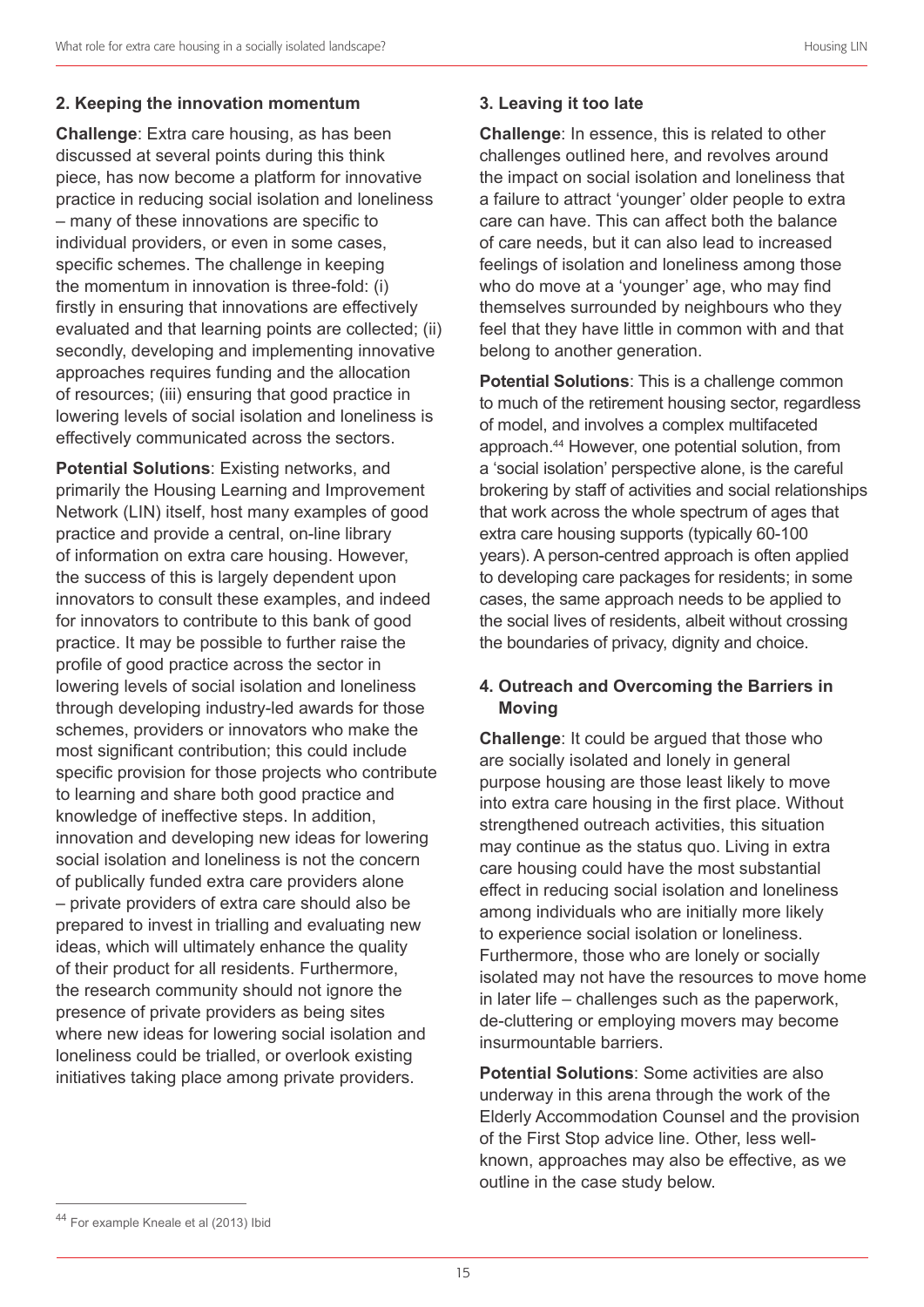**Seamless Relocation** is a service provided to older people which helps with the practicalities of moving – from finding a new property, decluttering, organising utilities and services through to helping older people to settle into their new property and unpacking. The service is particularly useful for older people who may lack the social resources to organise a move by themselves, and the follow-up activities of checking how a resident is settling into their new home and resolving any issues, can also lower the feeling of isolation or abandonment among new vulnerable residents. Essentially, the service guarantees an advocate in the moving process for those who may otherwise have no other meaningful social support. One customer described their experience below:

*"When I became unwell two weeks before the move, Seamless Relocation's staff completely took over the whole supervision of the work needed with the removal company. On arrival at my new home, I had to go into the nursing wing for a week and the staff of Seamless Relocation unpacked. They had visited my new retirement flat with me and worked out which furniture would fit in. They gave me extra help with good humour and understanding. It did cost me more, but it was worth spending money to achieve what one could not do alone and without help."*

Case study kindly provided by Charmian Boyd

#### **5. Big Society**

**Challenge**: The Big Society represents devolution of powers from central government to the hands of local people and voluntary groups. This includes enabling members of the public to join together and run services and the development of community hubs as shared spaces for activities and engagement, including intergenerational activities. The challenge for extra care housing is to be able to play a full part in providing shared spaces for residents and the wider community, and to enable the delivery of services within these spaces, which can help to lower levels of social isolation among residents through integrating extra care schemes into the wider community.

**Potential Solutions**: Many extra care schemes already open their facilities, such as day rooms or exercise facilities, for usage by older people from

the wider community. Some, as is outlined in our case study below, are aiming to enable extra care housing schemes to become community hubs.

**Warrington Housing Association (WHA)** is one example of where a provider is taking the mantle and playing a wider role in changing the lives of older people in the community. WHA have allocated a substantial amount of funding to ensuring that a well-run and inclusive community hub is built into the community resource building in Warrington town centre providing a wide range of services. This initiative, called Life Time, will provide services to older residents and those in the community to connect, keep be active and enjoy life which will work towards lowering levels of social isolation and loneliness. Key to success is bringing together existing older people representatives to offer them support and infrastructure to do more. In addition WHA is working to bring services to communities through community venues including sheltered and extra care housing. To ensure sustainability, funding is also being sought from other quarters to support the delivery of a varied programme of activities. The hub is in development, and research is taking place to establish best practice in this arena – managers are visiting examples of hubs of older people elsewhere, for example at 'Open Age' in London. WHA work towards a belief that the role of Housing Associations goes beyond tenants alone; creating a movement for residents and older people in the community certainly follows this ethos.

Case study kindly provided by Geraldine Kiddle

#### **6. Affordability and tenure mixes**

**Challenge**: Many housing providers aim to provide a mixture of units of different tenures within schemes to ensure that extra care housing communities are representative of the diversity of wider general purpose housing. Furthermore, planning guidance actively supports creating mixed tenure communities of all kinds, which could suggest mixed tenure extra care communities may be more numerous in the future. However, these vary in terms of success in creating harmonious communities, and divisions can occur in terms of community dynamics based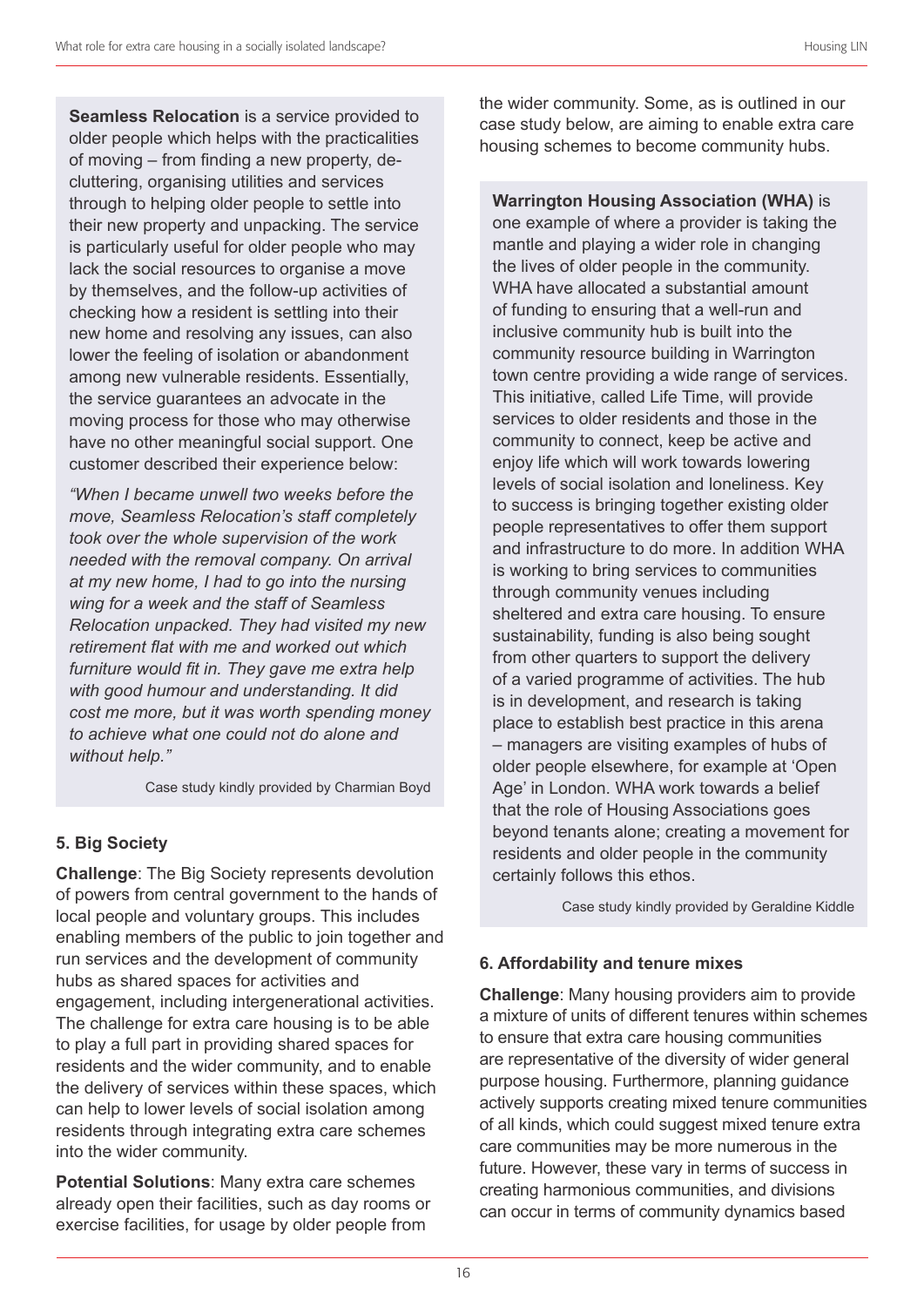on tenure type, leading to some older people facing social isolation and loneliness. 45

There is also the increasing challenge in providing extra care housing that is affordable for older people, particularly those who are not affluent, but who also do not qualify for means tested benefits:

*"We have a particular concern about the 'nearly poor' i.e. those older people who are just above the benefits threshold but have limited income even if they are (modest) home owners. Rising costs within HWC (Housing with Care) may mean that this group are either priced out of HWC if they are not eligible for any benefits or they simply see HWC as an option that they can't afford".*

> Response of an Extra Care Commissioner, taken from Copeman and Pannell (2012). 46

Older people across all income groups should be able to access extra care housing simply from a perspective of equality and fairness. An inability to access extra care housing may place some older people at risk of social isolation and loneliness through either inappropriate movements to unsuitable housing or through remaining in less suitable forms of general purpose housing with little ability to develop or maintain their social networks. Within extra care housing environments, a lack of provision of affordable housing within schemes can only lead to less diverse social environments where the opportunity to build meaningful social connections is reduced.

**Potential Solutions**: In one of the few studies that examined this issue explicitly, the ways in which tenure-based fissures could be bridged included: (i) greater consideration of the usage of space by older people; (ii) a greater attention to the way in which older people moved between and perceived space, and specifically - avoiding the erection of physical features or amenities that could serve as distinguishing landmarks between sections of different tenures; (iii) greater provision of activities that united residents of different housing tenures, rather than reliance on limited non-purposeful interactions between older people of different

tenures alone. It could be assumed that many of these principles could also be applied to the case of affordable housing.

#### **7. Inability to meet diverse client needs**

**Challenge**: As the composition of the older population diversifies in terms of interests, ethnicity, marital status, living arrangements, religion, to name but a few, it may become more challenging to provide environments that minimise social isolation and loneliness for all residents.

**Potential Solutions**: The literature is consistent on the importance of providing a wide range of activities to reflect diverse groups and interest.<sup>47</sup> Changes may also need to be made to the physical design of extra care housing. For example, the drop in levels of widowhood could suggest the need to build greater number of units that accommodate couples – the impact of greater numbers of couples in schemes as opposed to single people may also need to be reflected in the design of communal areas. Multi-faith prayer rooms may need to be incorporated to allow for religious expression and providers may also need to develop cross-scheme networks to cater for and support other minority groups. These steps are in addition to the principles outlined above in creating inclusive communities (for our first challenge above).

#### **8. Funding climate**

**Challenge**: The current funding climate of austerity is one in which developers and commissioners are looking for ways of creating efficiencies. Some may be rightly questioning whether all elements of communality in extra care schemes are necessary and actually work. However, although such questions are timely and justified, changes to the model should not be implemented without a deeper understanding and further research of how the different constituent elements of extra care housing improve outcomes in terms of social isolation and loneliness, in addition to a broader set of outcomes.

<sup>&</sup>lt;sup>45</sup> Evans, S. (2009). 'That lot up there and us down here': social interaction and a sense of community in a mixed tenure UK retirement village. *Ageing and Society*, 29(2), 199.

<sup>46</sup> Copeman, I., Pannell, J. (2012) *Can self-funders afford housing with care? A guide for providers and Commissioners*. London: Housing Learning and Improvement Network. www.agenda-efa.org.uk/site/wp-content/uploads/2013/01/HLIN\_JRF\_Affordability\_Guide.pdf

<sup>47</sup> Netten, A., Darton, R., Bäumker, T., & Callaghan, L. (2011). *Improving housing with care choices for older people: an evaluation of extra care housing*. Personal Social Services Research Unit, University of Kent, Canterbury.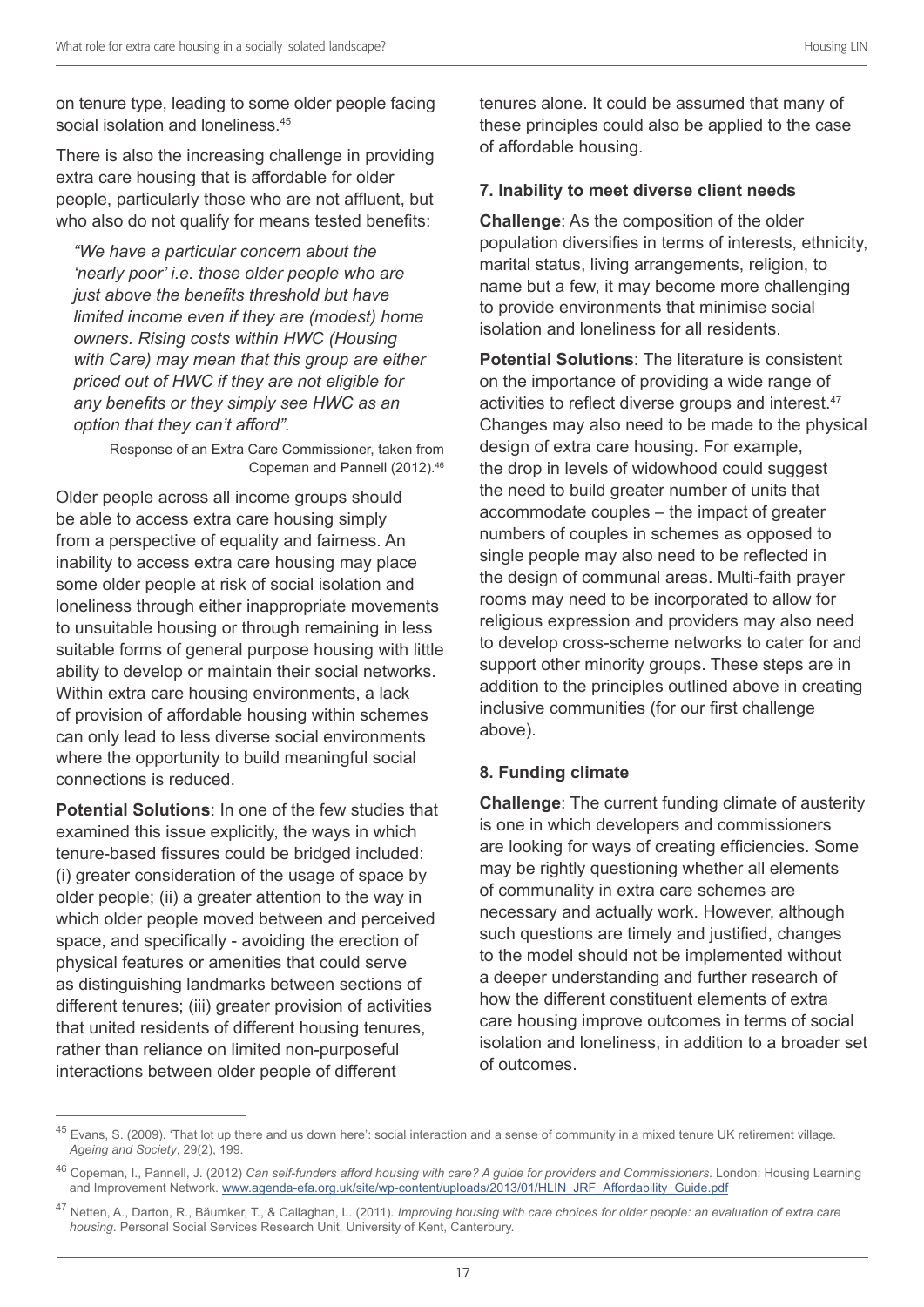#### **9. Opportunities and challenges in the Care and Support Bill**

The new Care and Support Bill is currently, at the time of writing, being debated in the House of Lords, with many of the details yet to be confirmed. From the perspective of extra care housing and its potential role in reducing social isolation and loneliness, the Care and Support Bill offers opportunities and challenges. The focus of the Bill on the wellbeing of older people, expressed in part through an emphasis personal budgets that could theoretically allow older people access to services that transcend traditional forms of social care (but will still improve social care outcomes and wellbeing), represents good news for both the extra care housing model and the challenge in reducing social isolation. However there remain issues with the Bill. These include challenges around the eligibility of older people to access social care as well as deciding an appropriate threshold level of wealth (including housing wealth) at which older people would have to pay for their own care. It is also unclear whether specialist housing for older people would be exempt from such a calculation. In addition, other critiques have also been levelled at the Bill and in particular, the Bill is said to lack focus on prevention. In addition, clause 3 of the Bill places a duty on Local Authorities to carry out integration of services. However, policymakers have resisted calls for this integration to be prescriptive on including housing as a joined up service with social care, despite many calls to do so, stating that such a prescription would stifle innovation among Local Authorities. Such a response is somewhat unconvincing, but does throw down the gauntlet to those interested in promoting the benefits of extra care housing to produce localised evidence of the benefits on older people's outcomes in terms of social care, health and wellbeing.

#### **10. Capitalising on the current landscape**

**Challenge**: Intuitively many, if not all, of the pathways outlined earlier through which living in extra care could lower the risk of social isolation and loneliness are plausible. Additionally, there is emerging (although not currently conclusive) evidence that extra care housing is associated with better social wellbeing, which is likely to positively impact social isolation and loneliness. However, we remain largely ignorant of which constituent

ingredients of extra care lead to better social isolation and loneliness outcomes for older people, the magnitude of these associations, the variation across scheme types and funding models, and the way in which resident characteristics interact with these to produce different outcomes. At the moment, we are in a position only to suggest the frameworks through which these associations could exist, although we are unable to quantify (or qualify) these pathways in more concrete terms. In the absence of a more extensive body of evidence, it is challenging for the model to capitalise on the policy interest in reducing levels of social isolation.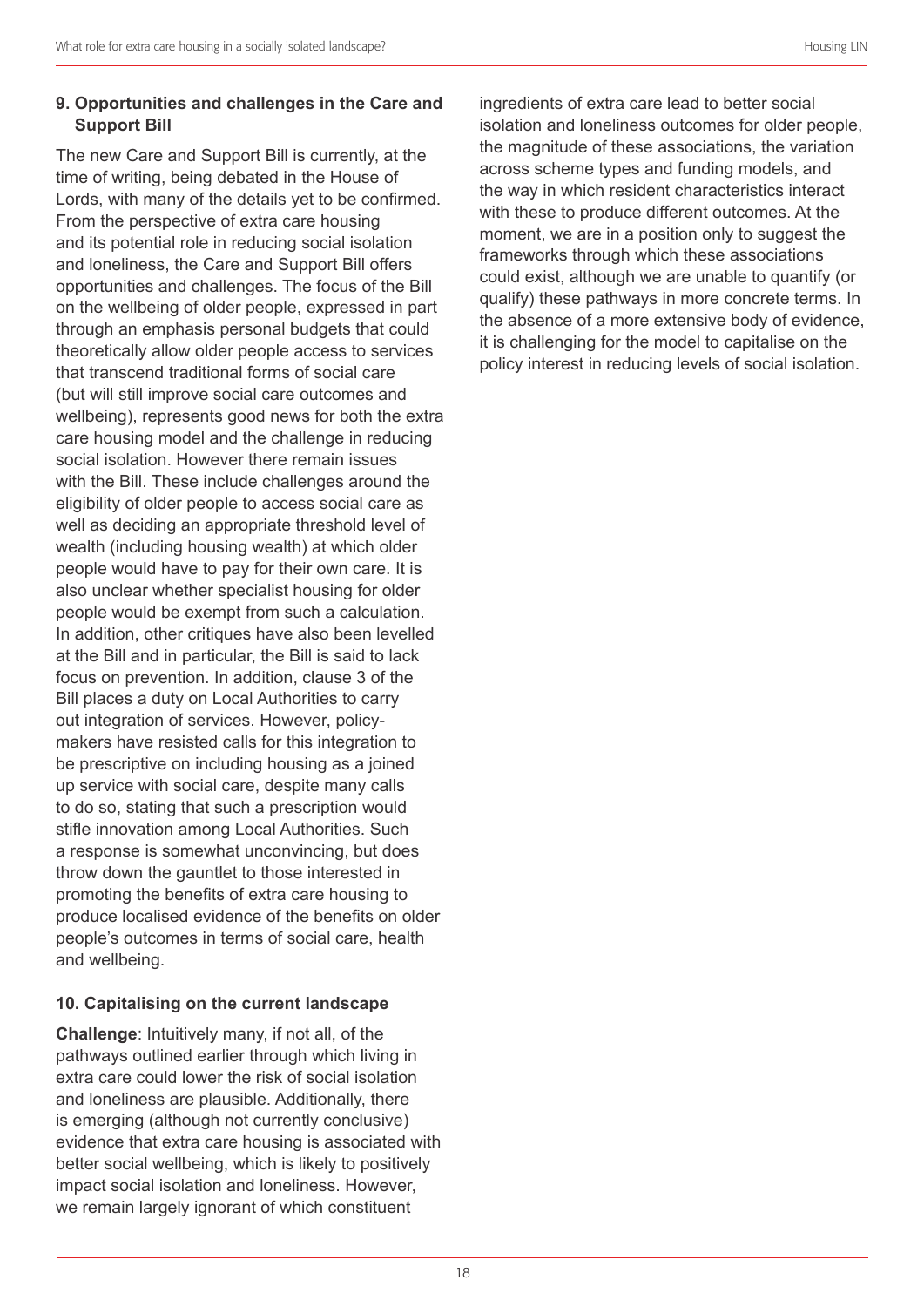# Conclusions and summary

In this report we outlined some potential ways in which living in extra care housing could help to lower levels of social isolation (reducing the risk of loneliness) and summarised these under the broad categories of: (i) ethos; (ii) design; (iii) activities; (iv) community; and (v) improved health/mobility. We illustrated the way in which all of these factors can come together to improve resident outcomes in terms of social isolation through case studies. Matthew's story, for example, highlighted the way in which the extra care housing environment: (i) enabled him to better access facilities and maintain social relationships through incorporating **design** features that help facilitate older people's mobility, (ii) enabled him to maintain his autonomy but not at the risk of social isolation, through an **ethos** that includes independence (iii) helped him **to improve his health** and mobility allowing him to better maintain his social relationships and develop new social ties (iv) offered a range of **activities** that allowed him to develop new social networks (v) offered a supportive **community** where staff

were experienced in helping to broker social relationships, particularly among those who might usually have difficulty in 'fitting in'.

However, what we have presented here is merely a starting point. In light of the current government focus on social isolation and loneliness, examining the factors associated with lower levels of social isolation is likely to be a recurring issue of interest among researchers for some time and it is important that the potential role of housing is adequately represented in this arena. If the extra care housing model is to be made available to greater numbers of older people, confirming its usefulness to policy-makers as an intervention in the emerging health and social care debates is essential. Proving the usefulness of extra care housing in lowering levels of social isolation and loneliness is, however, a task for both private and non-profit providers; in doing so this will show that extra care is not only good for physical health, it's also a fun place to live. At the moment it is highly likely that extra care housing is good for social isolation and loneliness – but will health policymakers take us at our word?